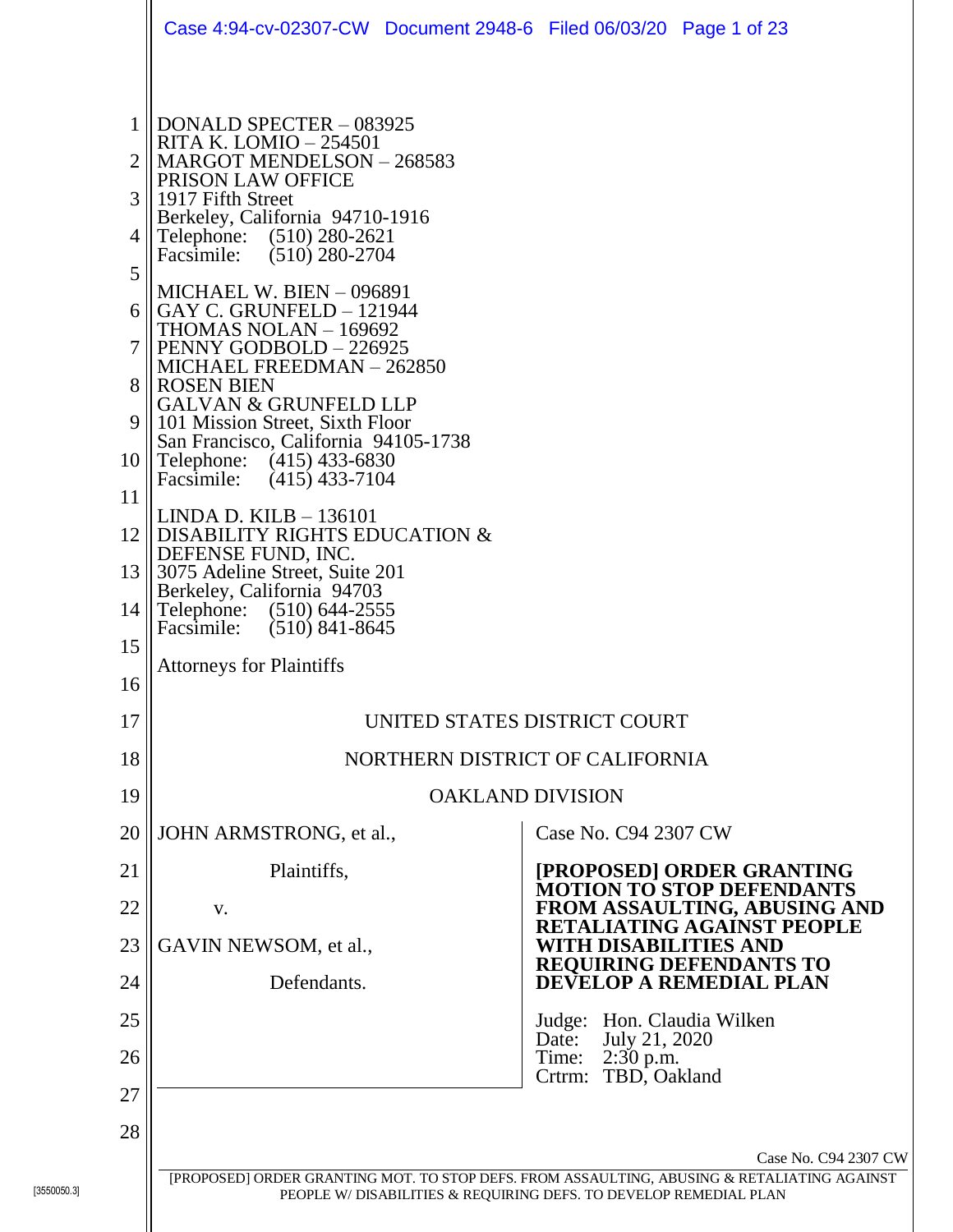1 2 3 4 5 6 7 8 9 10 11 Plaintiffs filed a Motion to Stop Defendants from Assaulting, Abusing and Retaliating Against People with Disabilities at R.J. Donovan Correctional Facility ("RJD") on February 28, 2020. Thereafter, Defendants continued producing and Plaintiffs reviewed documents responsive to Plaintiffs' November 21 requests for production of documents. Plaintiffs also identified additional instances of staff abuses of incarcerated people at RJD and other facilities at CDCR. On June 3, 2020, Plaintiffs filed a Motion to Stop Defendants from Assaulting, Abusing and Retaliating Against People With Disabilities ( "Plaintiffs' Motion"), which came on for hearing before this Court on July 21, 2020 at 2:30 p.m.. The Court, having considered the parties' pleadings, the arguments of counsel, and the entire record, GRANTS Plaintiffs' Motion and makes the following findings:

12 13 14 15 16 17 18 19 20 This lawsuit was originally filed twenty-six years ago by incarcerated people and parolees with disabilities against the California officials with responsibility over the corrections and parole system. This Court certified Plaintiffs as representatives for a class including "all present and future California state prisoners and parolees with mobility, sight, hearing, learning, developmental and kidney disabilities that substantially limit one or more of their major life activities." Order Granting Pls.' Mots. to Am. Compl. and Modify the Class, Dkt. 345, Jan. 5, 1999, at 2.<sup>1</sup> On behalf of the class, Plaintiffs sought accommodations for their disabilities, as required under federal statutes and the United States Constitution.

21 22 Initially, Plaintiffs sued two divisions of the then-California Youth and Adult Corrections authority (the "Agency"). The two divisions sued had separate areas of

23

24 25 26 27 28  $\overline{a}$ <sup>1</sup> The Plaintiff class was certified on January 13, 1995. On December 24, 1999, the parties stipulated to amend the class definition to include "all present and future California state prisoners and parolees with mobility, sight, hearing, learning and kidney disabilities that substantially limit one or more of their major life activities." Stipulation and Order Am.Pl. Class, Dkt. 342, Dec. 24, 1993, at 2. The class definition was subsequently modified, as to Defendants Board of Prison Terms ("BPT") and Chairman of the BPT only, to add incarcerated people and parolees with developmental disabilities on January 5, 1999. Order Granting Pls.' Mots. to Am. Compl. and Modify the Class, Jan. 5, 1999, at 2.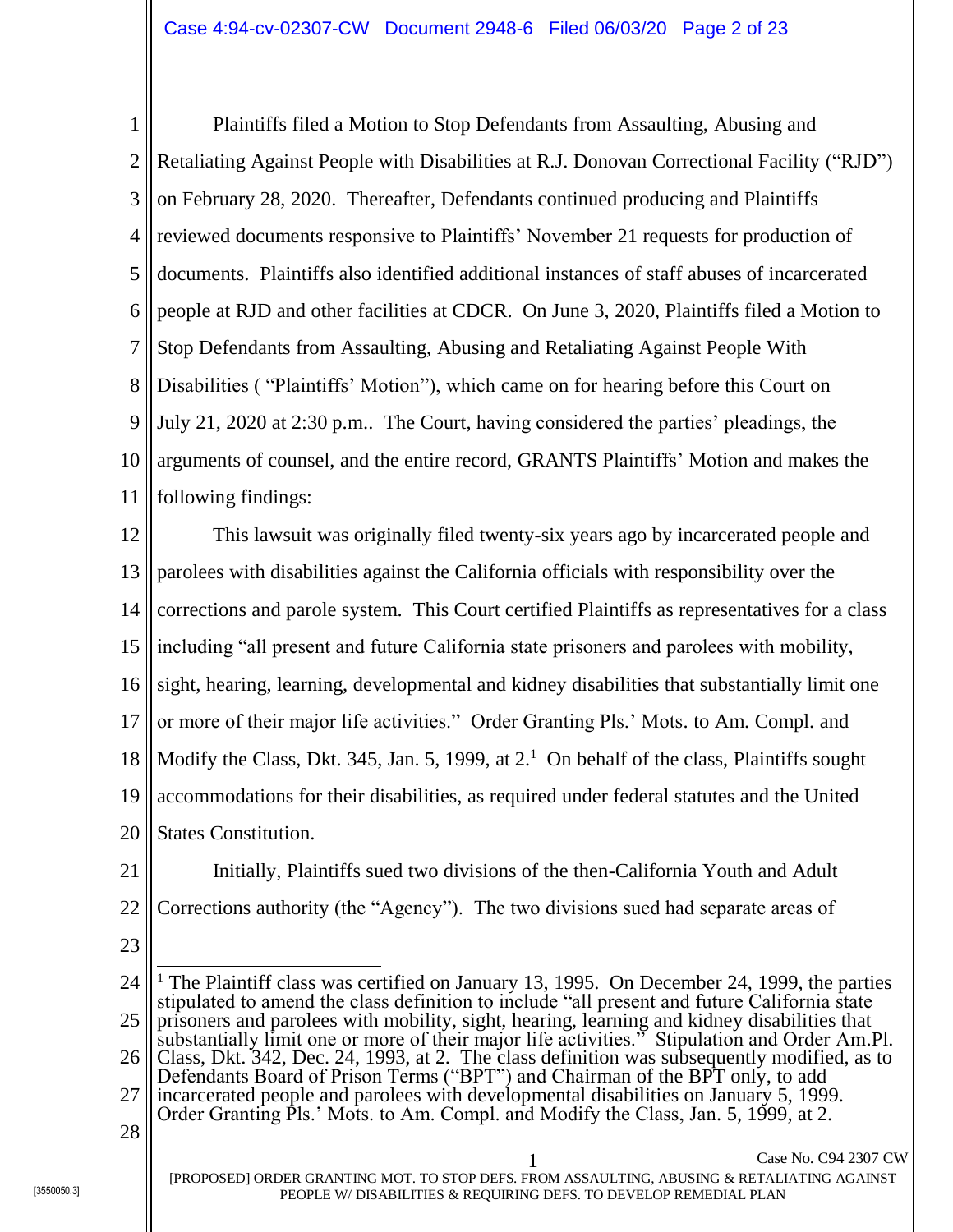1 2 3 4 5 6 responsibility toward incarcerated people and parolees: The Board of Prison Terms ("BPT") had authority over parole and parole revocation hearings, and the California Department of Corrections ("CDC") was responsible for all other aspects of incarcerated people's and parolees' lives, including supervisions of parolees.<sup>2</sup> By agreement of the parties, litigation against the two divisions was initially bifurcated and proceeded on two separate tracks.

7 8 9 10 11 12 13 14 15 16 17 18 19 20 21 22 On September 20, 1996, this Court ordered CDC and related Defendants to develop plans to ensure that their facilities and programs were compliant with the Americans With Disabilities Act ("ADA"), 42 U.S.C. §§ 12131 *et seq.*, and the Rehabilitation Act ("RA"), and readily accessible to and usable by incarcerated people and parolees with disabilities. The order also required Defendants to develop policies to provide a prompt and equitable disability grievance procedure, to allow approved assistive aids for incarcerated people with disabilities in segregation units and reception centers, and to ensure accessibility in new construction and alterations. Remedial Order, Injunction and Certification for Interlocutory Appeal, September 20, 1996. The Court retained jurisdiction to enforce its terms. *Id.* at 5.<sup>3</sup> Subsequent proceedings against the BPT, now the BPH, are summarized in the Court's Order Granting Plaintiffs' Renewed Motion to Require Defendants to Track and Accommodate Needs of *Armstrong* Class Members Housed in County Jails, Ensure Access to a Grievance Procedure, and to Enforce 2001 Permanent Injunction, Dkt. 1974, Jan. 13, 2012, at 3-5 and 6-11, *aff'd* 732 F.3d. 955 (9th Cir. 2013), *cert. denied* 134 S.Ct. 2725 (2014). On January 3, 2001, the CDC Defendants amended their Court Ordered Remedial

- 23 Plan regarding the provision of programs and services to incarcerated people and parolees
- 24 25  $\overline{a}$ <sup>2</sup> Since this lawsuit was originally commenced, the Agency has been reorganized and superseded by the California Department of Corrections and Rehabilitation ("CDCR"). BPT is now the Board of Parole Hearings ("BPH"). CDC has been replaced by the
- 26 Division of Adult Institutions ("DAI") and the Division of Adult Parole Operations ("DAPO").
- 27 28 <sup>3</sup> The Ninth Circuit affirmed the injunction against the CDC Defendants on appeal. *See Armstrong v. Wilson*, 124 F.3d 1019 (9th Cir. 1997), *cert. denied*, 524 U.S. 937 (1998).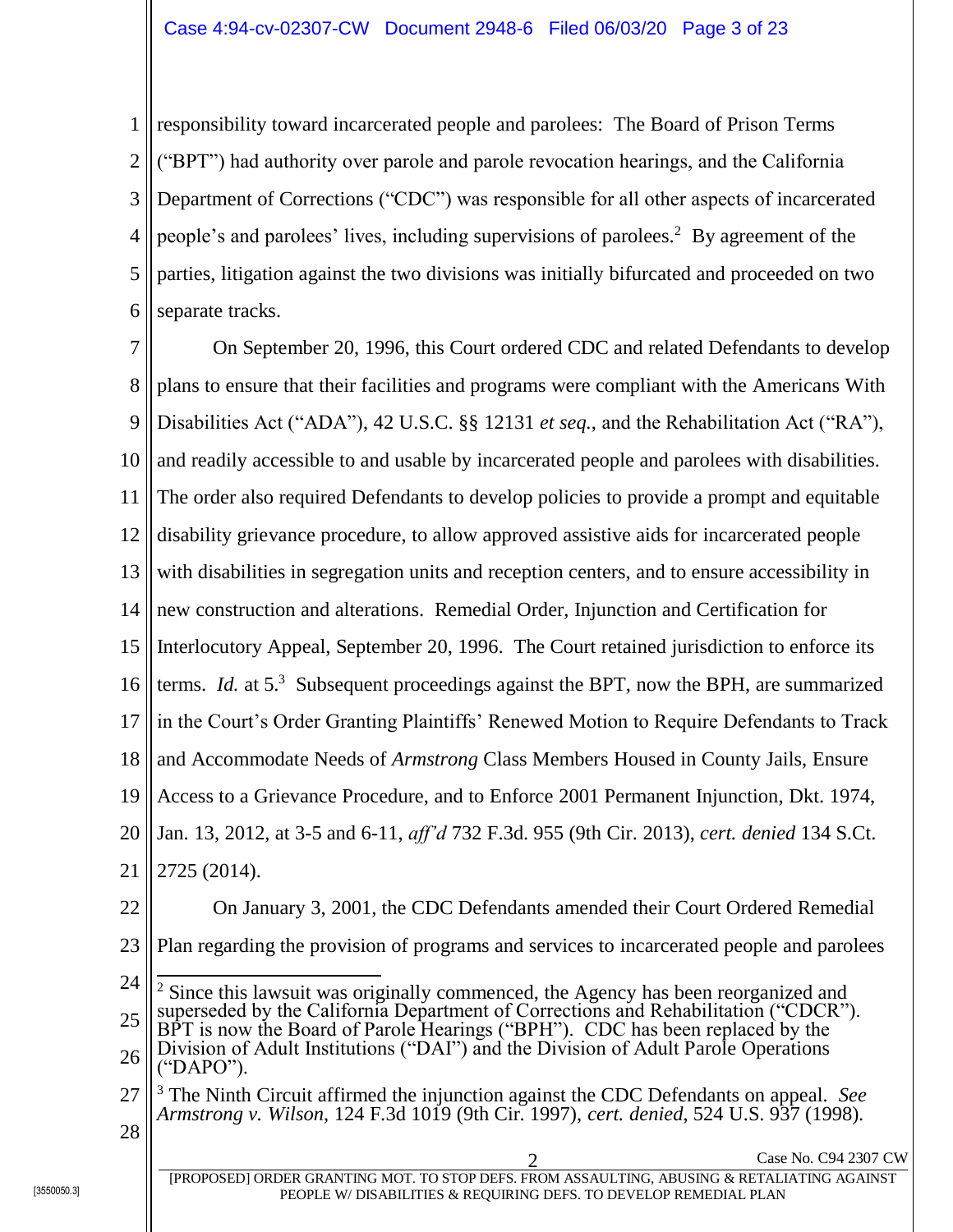1 2 3 4 5 6 7 8 9 10 11 12 13 14 15 16 17 18 19 20 21 22 23 24 25 26 with disabilities. The *Armstrong* Remedial Plan ("ARP") requires Defendants to ensure that incarcerated people and parolees with disabilities are accessibly housed, that they are able to obtain and keep necessary assistive devices, and that they receive effective communication regarding accommodations. The Remedial Plan also requires Defendants to include in all contracts language that requires subcontractors to comply with the ADA. Plaintiffs' counsel began monitoring compliance with the ARP around the time of its implementation, and have filed a series of enforcement motions in the years since. On January 18, 2007, in light of significant evidence of multiple violations of the Remedial Plan, the Court issued an Injunction that addressed these violations and ordered Defendants to comply with sections of the Remedial Plan. *See* Dkt. 1045.<sup>4</sup> A key aspect of the 2007 Injunction was a section on accountability: [Defendants, in cooperation with the Office of the Inspector General and the Receiver in *Plata v. Schwarzenegger*, shall develop a system for holding wardens and prison medical administrators accountable for compliance with the *Armstrong* Remedial Plan and the orders of this Court. This system shall track the records of each institution and the conduct of individual staff members who are not complying with these requirements. Defendants shall refer individuals with repeated instances of non-compliance to the Office of Internal Affairs for investigation and discipline, if appropriate. *Id.* at 7. On March 22, 2012, Plaintiffs filed a Request for an Order to Show Cause and Notice of Motion and Motion for an Order Holding Defendants in Contempt of Court (the "Accountability Motion"). *See* Dkt. 2024. Plaintiffs argued in the Accountability Motion that Defendants were violating the accountability section of the 2007 Injunction by "fail[ing] to take any action to track … reported instances of staff member noncompliance, or to refer repeated instances of non-compliance to the [Office of Internal Affairs]." *Id.* at 3.  $\overline{\phantom{a}}$ <sup>4</sup> Plaintiffs subsequently filed enforcement motions, and the Court issued orders, addressing the lack of sufficient beds for people who need wheelchairs full-time, Dkt. 1661, the unavailability of sign language interpreters for deaf people in education and

27 28 medical settings, Dkt. 2345, and the unlawful retention of people in administrative segregation due to a lack of accessible beds. *See* Dkt. 2495.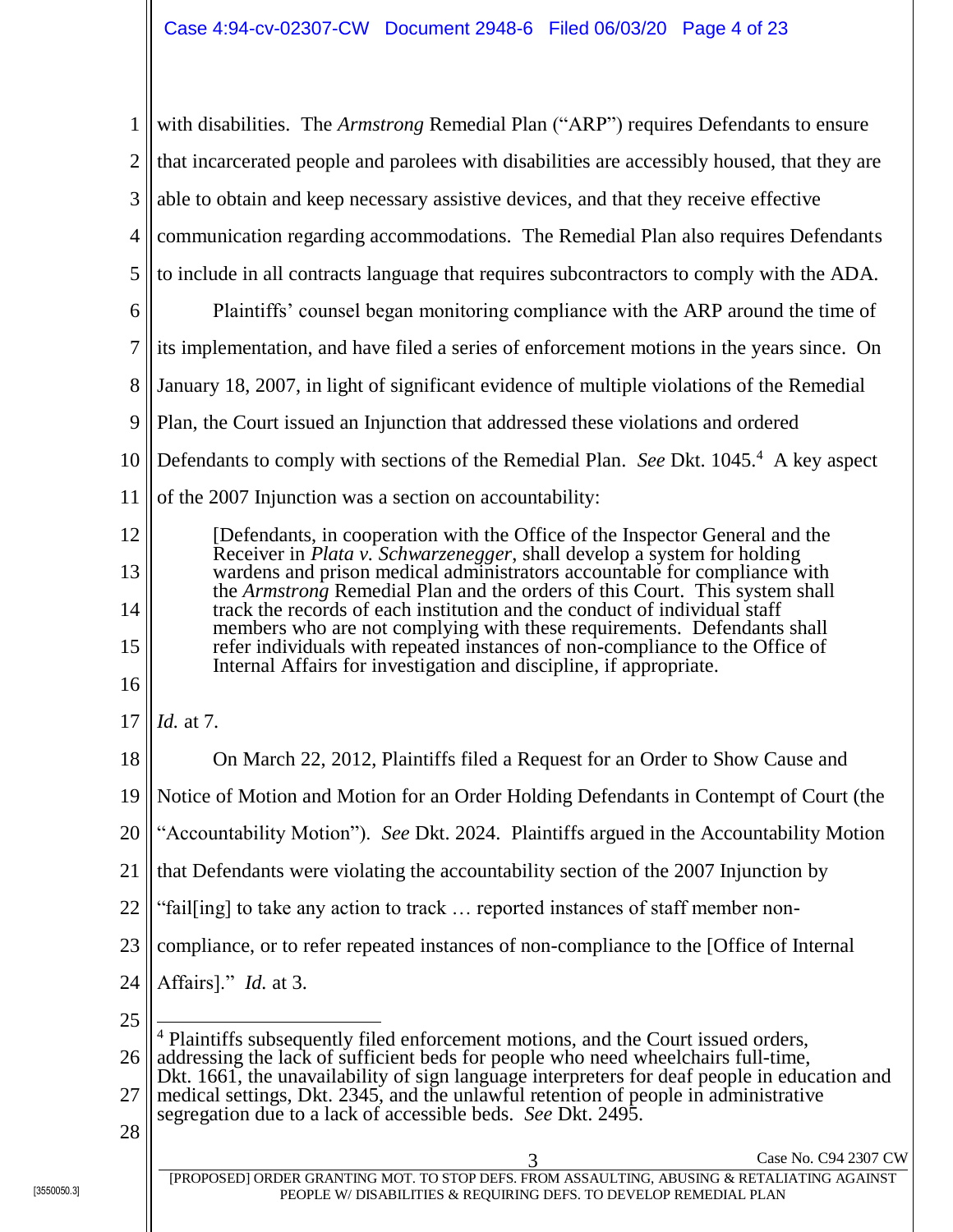| $\mathbf{1}$   | On August 22, 2012, this Court issued an Order Denying Motion for Contempt,                                                                                  |  |  |  |  |  |  |
|----------------|--------------------------------------------------------------------------------------------------------------------------------------------------------------|--|--|--|--|--|--|
| $\overline{2}$ | Denying as Moot Motion to Strike, and Modifying Permanent Injunction. Dkt. 2180. As                                                                          |  |  |  |  |  |  |
| 3              | the Court explained in this Order, the accountability provisions of the 2007 Injunction                                                                      |  |  |  |  |  |  |
| 4              | "required Defendants to develop effective internal oversight and accountability procedures                                                                   |  |  |  |  |  |  |
| 5              | to ensure that Defendants learned what was taking place in their facilities, in order to find                                                                |  |  |  |  |  |  |
| 6              | violations, rectify them, and prevent them from recurring in the future, without                                                                             |  |  |  |  |  |  |
| $\overline{7}$ | involvement by Plaintiffs' counsel or the Court." Id. at 10. The Court further explained                                                                     |  |  |  |  |  |  |
| 8              | that "investigations, including the documentation of the results, are necessary to ensure                                                                    |  |  |  |  |  |  |
| 9              | that grievances are addressed and to identify staff error or misconduct and institutional                                                                    |  |  |  |  |  |  |
| 10             | deficiencies that violate class members' rights." <i>Id.</i> at 11.                                                                                          |  |  |  |  |  |  |
| 11             | The Court found that Defendants had failed to track or investigate "numerous                                                                                 |  |  |  |  |  |  |
| 12             | incidents" of violations of the ARP and Court orders. <i>Id.</i> at 12. The Court further held                                                               |  |  |  |  |  |  |
| 13             | that "Defendants' accountability system  has not been effective." <i>Id.</i> at 15-16.                                                                       |  |  |  |  |  |  |
| 14             | While denying Plaintiffs' motion to hold defendants in contempt, the "Court"                                                                                 |  |  |  |  |  |  |
| 15             | [found] the 2007 Injunction should be clarified and made more detailed, to make clear                                                                        |  |  |  |  |  |  |
| 16             | what is expected of Defendants and to allow Defendants to conform their future behavior                                                                      |  |  |  |  |  |  |
| 17             | to its terms." <i>Id.</i> at 16. The Court modified the Injunction to                                                                                        |  |  |  |  |  |  |
| 18             | require Defends to track all allegations of non-compliance with the ARP and<br>the orders of this Court This must be done regardless of the source of the    |  |  |  |  |  |  |
| 19             | allegations. The only difference is that this order also requires Defendants to<br>list when the investigation was initiated, the name and title of the      |  |  |  |  |  |  |
| 20             | investigator, the date the investigation was completed, the results of the                                                                                   |  |  |  |  |  |  |
| 21             | investigation, and the number of prior allegations of non-compliance against<br>the involved employee or employees.                                          |  |  |  |  |  |  |
| 22             | <i>Id.</i> at 17. The Court further held that Defendants would be required to initiate a timely                                                              |  |  |  |  |  |  |
| 23             | investigation, within 10 business days,                                                                                                                      |  |  |  |  |  |  |
| 24             | to ensure that allegations are investigated while memories are fresh, the facts                                                                              |  |  |  |  |  |  |
| 25             | surrounding the allegations are still in existence, and the violation can be<br>remedied. Further, in order to reconcile disagreements between the parties   |  |  |  |  |  |  |
| 26             | resulting from investigations, [the]  Court finds that Plaintiffs' counsel<br>must have access to the results of the investigation, including all sources of |  |  |  |  |  |  |
| 27             | information relied on to substantiate or refute the allegations.                                                                                             |  |  |  |  |  |  |
| 28             | <i>Id.</i> at 18. The Court went on to hold that with referrals to the Office of Internal Affairs                                                            |  |  |  |  |  |  |
|                | Case No. C94 2307 CW<br>[PROPOSED] ORDER GRANTING MOT. TO STOP DEFS. FROM ASSAULTING, ABUSING & RETALIATING AGAINST                                          |  |  |  |  |  |  |
|                | PEOPLE W/ DISABILITIES & REQUIRING DEFS. TO DEVELOP REMEDIAL PLAN                                                                                            |  |  |  |  |  |  |
|                |                                                                                                                                                              |  |  |  |  |  |  |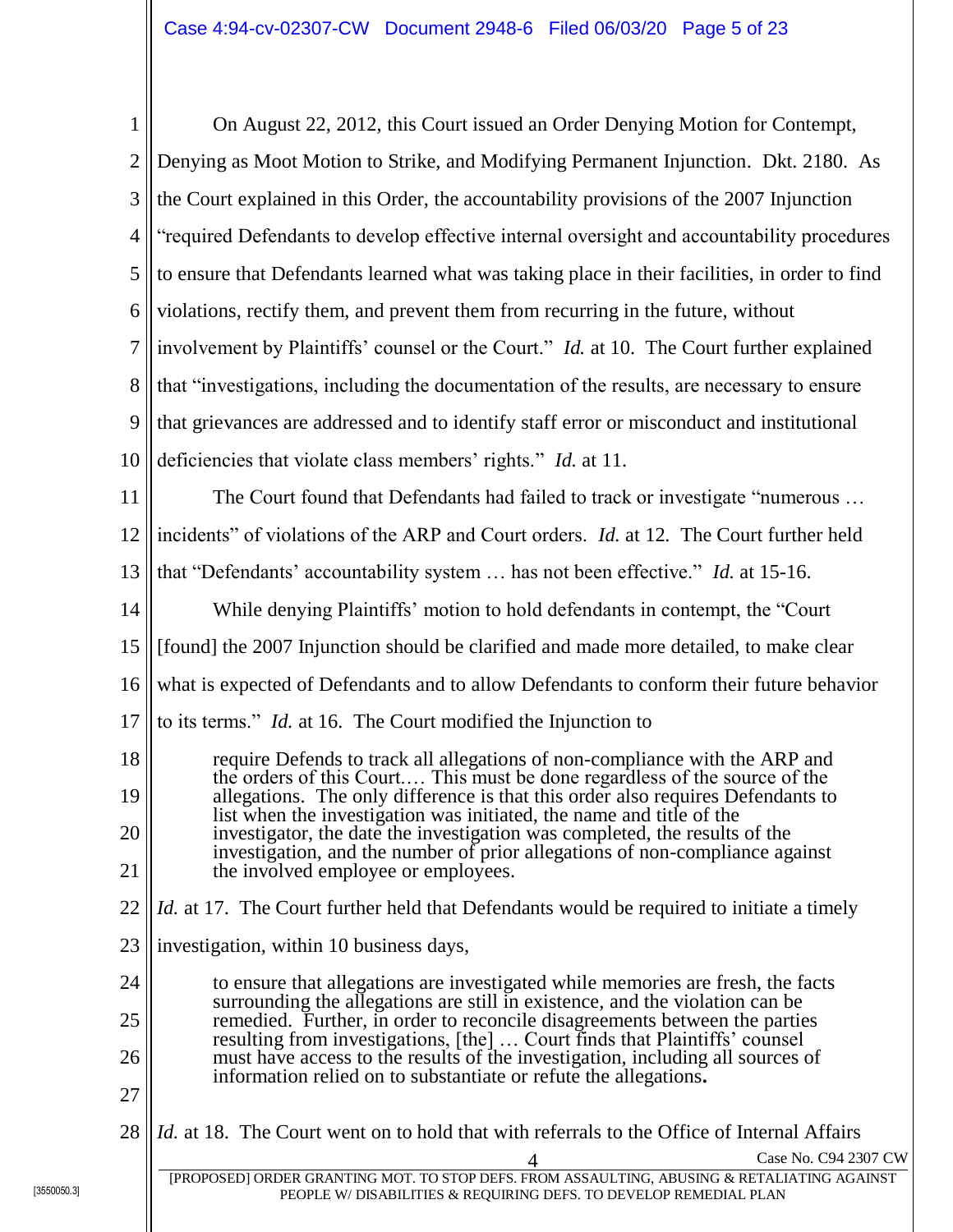1 2 3 4 5 ("OIA") for investigation and discipline of non-complying employees, Defendants would be required to "comply with the Employee Disciplinary Matrix set forth in the CDCR Departmental Operations Manual, Chapter 3, Article 22." *Id.* The Court further found it necessary "to create a process for resolving disputes between the parties regarding whether an incident constitutes a violation of the ARP and this Court's orders[] …." *Id.* at 19.

6 7 8 9 10 11 Defendants appealed the Modified Injunction. The Ninth Circuit affirmed the Court's order in all respects except with regard to the dispute resolution process. *See Armstrong v. Brown*, 768 F.3d 975 (2014). On remand, this Court issued an order addressing the Ninth Circuit opinion and mandating that Plaintiffs submit a second Modified Injunction incorporating the changes required by the Ninth Circuit. *See* Order Revising Modified Injunction, Dec. 5, 2014, Dkt. 2462.

12 13 14 15 16 17 18 On December 29, 2014, the Court issued an Order Modifying January 18, 2007 Injunction. *See* Dkt. 2479. This Modified Injunction governs accountability for CDCR staff misconduct and violations of the ARP and Court orders. Pursuant to the Modified Injunction, CDCR has issued two memoranda governing CDCR's process for reporting, logging, conducting an "inquiry" into the alleged non-compliance, and investigating allegations. Currently, Defendants track accountability issues through logs generated by software purchased from Salesforce.

19 20 21 22 23 24 In 2013, the Court ordered the parties to work together to develop better means for monitoring Defendants' compliance with the ADA, the Remedial Plan, and this Court's orders. Order Regarding Monitoring, Dkt. 2344. The Court directed "the parties to meet and confer, with the assistance of the court's expert as needed, on how to resolve [monitoring] ... issues and improvements that might be made on the monitoring process." *Id.* at 2.

25 26 27 28 5 Case No. C94 2307 CW Since July 2013, the parties have met regularly under the supervision and with the guidance of the Court Expert to draft and refine a joint monitoring tool. The parties have also conducted a number of joint audits of Defendants' prisons for compliance with the ARP and this Court's orders. *See* CMC Statements. The thrust of both the Joint Audit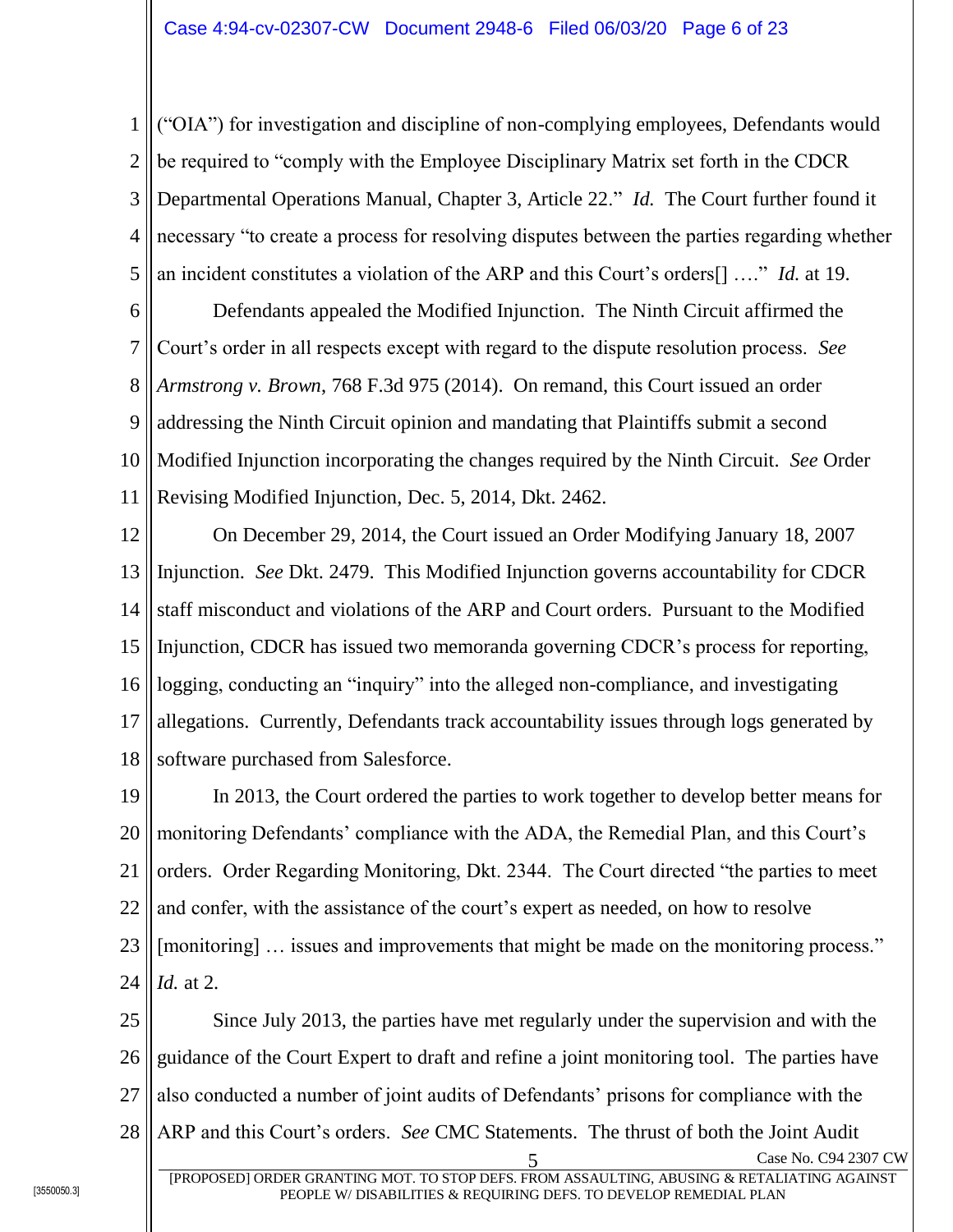1 2 3 4 Process and the Accountability Memorandum and Modified Injunction are to share information among the parties with the goals of ultimately having Defendants monitor their own compliance and of creating a sustainable, ADA-compliant system that protects the rights of *Armstrong* class members.

5 6 7 8 9 The parties' efforts to create a sustainable remedy have been undermined by an epidemic of staff abuse and excessive use of force at a number of CDCR prisons. In December 2015, the Office of Inspector General ("OIG") issued a report at the request of the California Legislature and the Prison Law Office detailing numerous incidents of staff abuses at High Desert State Prison ("HDSP").

10 11 12 13 14 By January 2018, reports of serious abuse of people with disabilities were emanating from the California Institute for Women ("CIW") and Salinas Valley State Prison ("SVSP"). In response to monitoring by Plaintiffs' counsel, the OIG issued a report in 2019 detailing the inadequacy of CDCR's investigative process for finding and remedying staff misconduct and excessive use of force.

15 16 17 18 19 20 21 22 23 24 25 26 27 These issues have regularly been reported to the Court in the parties' Case Management Statements. *See, e.g.*, Dkts. 2821, 2844, 2863, 2874, 2887 & 2896. Plaintiffs have presented evidence of abuse and retaliation targeted at people with disabilities at a number of prisons, including HDSP, CIW, SVSP, Richard J. Donovan Correctional Facility ("RJD"), California State Prison – Los Angeles County ("LAC"), California State Prison – Corcoran ("COR"), Kern Valley State Prison ("KVSP"), the California Substance Abuse Treatment Facility ("SATF") and California Correctional Institution at Tehachapi ("CCI") (the "prisons"). These prisons, which are mostly high-security institutions, house thousands of *Armstrong* class members, as well as people with serious mental illness who are class members in *Coleman v. Newsom*, E.D. Cal. No. 2:90-CV-00520-KJM-DB, people with developmental disabilities who are class members in *Clark v. California*, N.D. Cal. No. 3:96-cv-01486-CRB; and people who CDCR has deemed as having high risk medical conditions.

28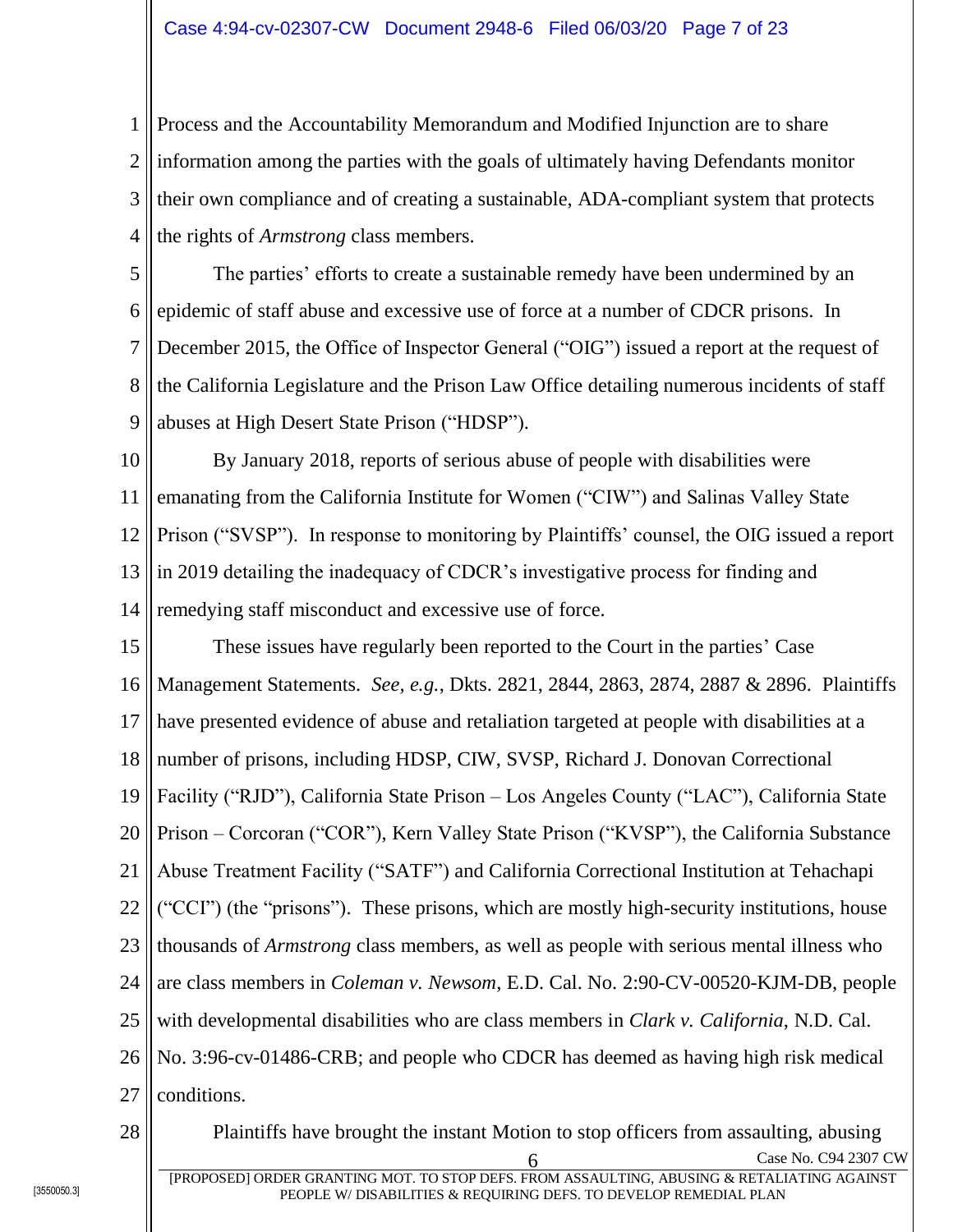1 2 3 4 and retaliating against people with disabilities. Plaintiffs' counsel have been notifying Defendants of incidents of staff misconduct and violence at RJD and elsewhere against *Armstrong* class members in tour reports and letters for four years. This issue was first discussed in a Case Management Conference Statement on July 14, 2017. Dkt. 2688 at 4.

5 6 7 8 9 10 11 12 13 Plaintiffs' counsel has filed 112 declarations from people with disabilities describing hundreds of discrete instances of abuse of and discrimination and retaliation against people with disabilities occurring since 2016. 73 of the declarations describe abuse experienced or witnessed at RJD; 29 describe similar conduct at LAC; and the remaining declarations address such conduct at CCI, KVSP, SATF, and COR. The declarants identify, by name, well over 100 different correctional officers who have participated directly in the misconduct, including many who are identified as having participated in more than one incident. The names of dozens of other officers who participated directly in the misconduct are unknown to the declarants.

14 15 16 17 18 19 20 21 22 23 24 25 26 27 As described in the declarations, correctional officers have repeatedly assaulted or otherwise engaged in misconduct against people with disabilities because of their disabilities or because they have requested disability accommodations. Officers demonstrate a deep disregard for and discriminatory animus toward individuals with disabilities and other vulnerable groups of people. Without adequate or sometimes any justification, staff have thrown people out of wheelchairs or beaten them so badly that they fell out of their wheelchairs. Officers have attacked victims who were using their walkers at the time of the assault. Officers have routinely and intentionally closed cell doors on people with disabilities and elderly people who move slowly. Staff have accused people of faking disabilities or used discriminatory language to refer to people with disabilities and other minorities. Staff have created a near-universal perception among incarcerated people that staff target people with disabilities for misconduct. Staff have engaged in a pattern and practice of targeting abuse, violence, discrimination and retaliation toward class members and other vulnerable incarcerated people.

28

Staff or incarcerated people working at staff's behest have broken victims' arms,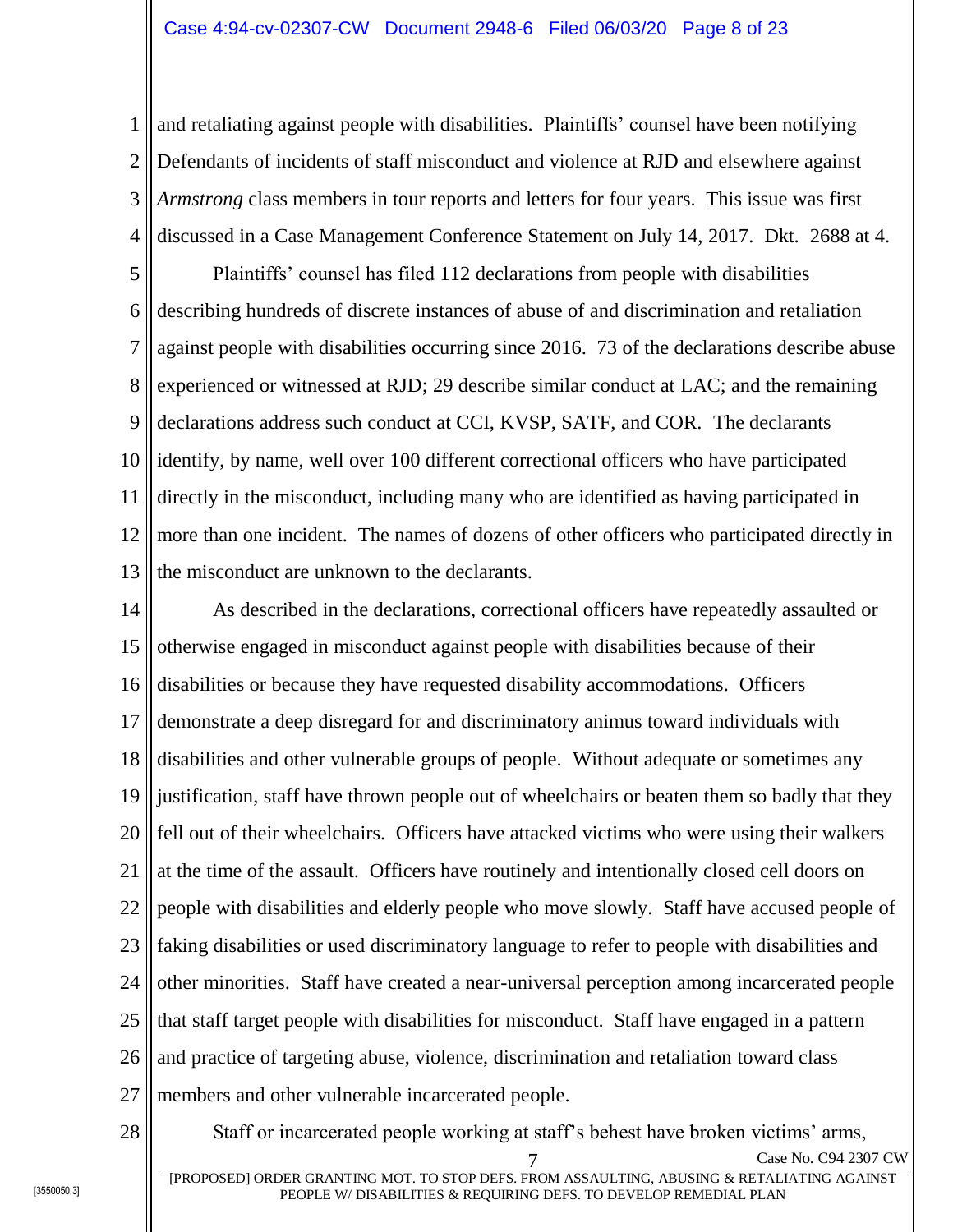1 2 3 4 5 6 wrists, ribs, legs, orbital sockets, teeth, feet, fingers, and jaws; many of the broken bones required surgical repairs. Many of the assaults by staff resulted in the victim being transported to an outside hospital for medical attention. One class member who filed a declaration died in February 2020 from injuries caused by his cell mate after staff refused his request for a cell move and instead repeatedly told him that he and his cellmate needed to "fuck or fight."

7 8 9 10 Following attacks by custody staff, some *Armstrong* class members' disabilities have become more severe, including a few for whom doctors changed the class members' disability designations to reflect higher levels of impairment. Many others' mental health declined substantially as a result of the abuse they experienced or witnessed.

11 12 13 14 15 In addition to the untold human suffering for the direct victims, the medical care for these unnecessary injuries is all paid for by the taxpayers. This is particularly troubling in light of the strain placed on the public fisc in the time of COVID-19. Staff regularly exposed to this conduct can be traumatized, which can negatively affect their mental health, productivity, and attendance, all of which also affects the State's strapped budget.

16 17 18 19 When people complain about staff misconduct or staff's failure to provide accommodations, staff frequently engage in or threaten serious retaliation. Officers use the Rules Violation Report (RVR) process to retaliate against and punish people, fabricating RVRs against the people they assault to cover up inappropriate and excessive uses of force.

20 21 22 23 24 25 26 27 28 8 Case No. C94 2307 CW CDCR is well aware of this pattern. For example, at RJD, CDCR sent a strike team of investigators to conduct interviews in December 2018 with more than one hundred incarcerated people on Facility C. The associate warden who led the strike team and CDCR's own investigators concluded that staff at RJD were targeting people with disabilities because of their disabilities, finding that "custody staff actively retaliat[e] against inmates for filing appeals or staff complaints or requesting assistance with safety concerns." They further concluded that "within 24 hours of an inmate dropping off an appeal … retaliation begins." The retaliation has included assaulting complainants in places with limited visibility; arranging for incarcerated people in gangs to assault the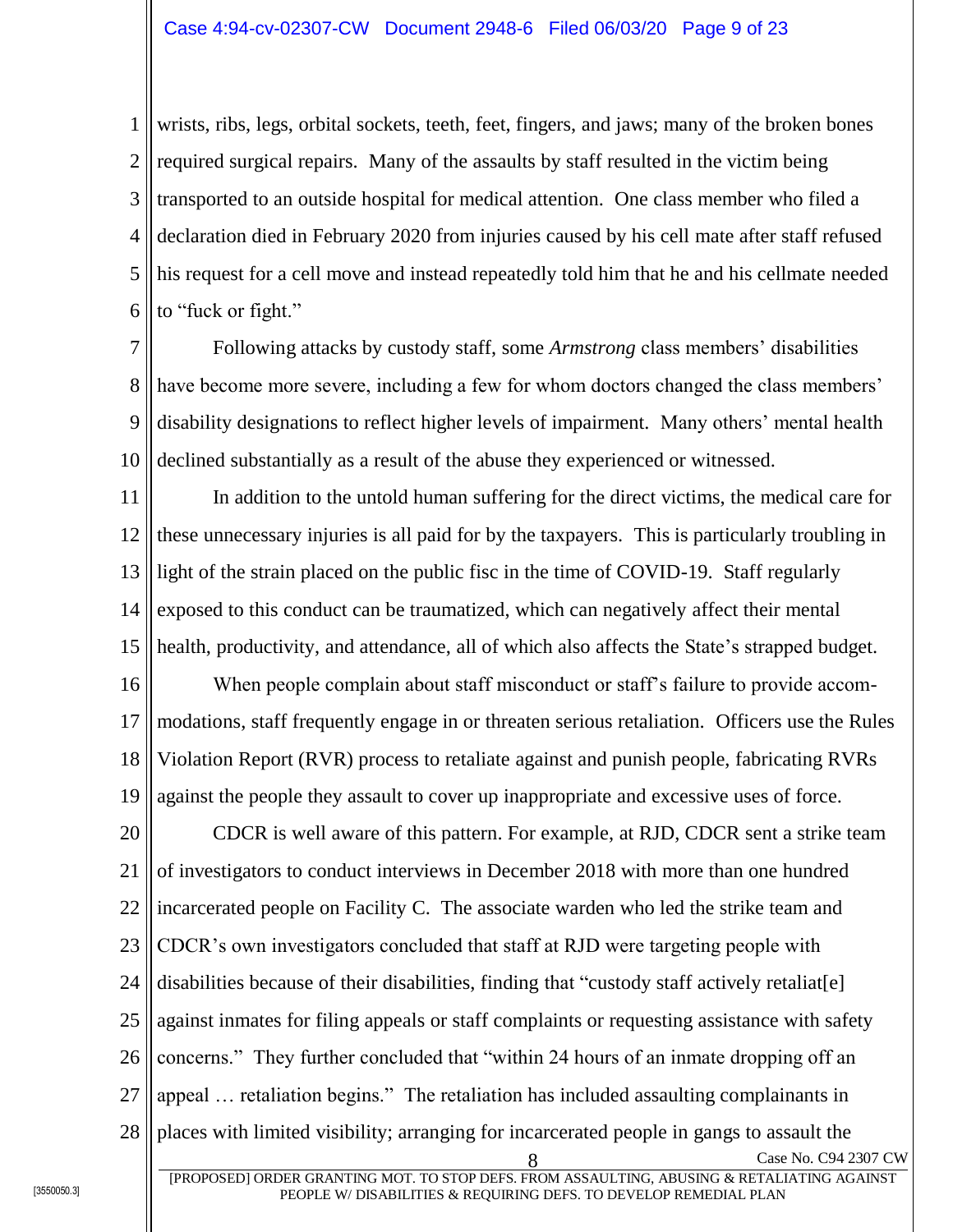1 2 3 4 5 complainant; seizing a complainant's property; announcing to other incarcerated people that the complainant had a disfavored commitment offense; or announcing that the complainant was responsible for other incarcerated people not receiving programs (i.e., televisions, dayroom, showers, etc.) Retaliation has even been leveled against staff members who participate in efforts to discipline officers.

6 7 8 9 10 11 12 13 14 15 16 17 18 Because of the violent misconduct and retaliation at CDCR prisons, incarcerated people are terrified of custody staff. To avoid becoming the next victim, people with disabilities forgo requesting from staff the disability accommodations they need to participate in CDCR programs, services and activities. The same fear causes class members to refrain from complaining, either informally or using an 1824 or 602 grievance, when staff deny them accommodations to which they are entitled. Defendants' own investigators concluded that at RJD "[t]he inmate allegations, taken as a whole, seem to describe an environment with no relief mechanism for inmates who feel mistreated by staff." As a result of custody staff's concerted efforts to stifle and punish complaints, "[i]nmates … 'hide' within their daily routines and suffer minor abuse in order to avoid greater abuses." Declarants at other institutions, including at LAC, COR, CCI, KVSP, and SATF, expressed similar fear of staff and of repercussions for asking for help or complaining about misconduct.

19 20 21 22 23 24 25 CDCR has been aware for years of the problems with staff abuse of and discrimination against people with disabilities. Beginning in September 2016, a series of Plaintiffs' monitoring reports and letters, a letter from Defendants' Office of Court Compliance, and Defendants' own ombudsman and staff have documented the ongoing violence and retaliation at RJD against people with disabilities. The Chief Ombudsman for CDCR, who reports to Secretary Diaz and who was part of the RJD strike team, wrote the following in an email to CDCR's Director of Adult Institutions:

26 27 28 [W]hat we heard was overwhelming accusations of abuse by the Officers with Sgt's and Lt's looking in the other direction. **I have never heard accusations like these in all my years.** I would strongly suggest placing a strike team on this yard immediately. Many of the inmates have expressed fear of what will happen to them tomorrow when the team is not there….

[3550050.3]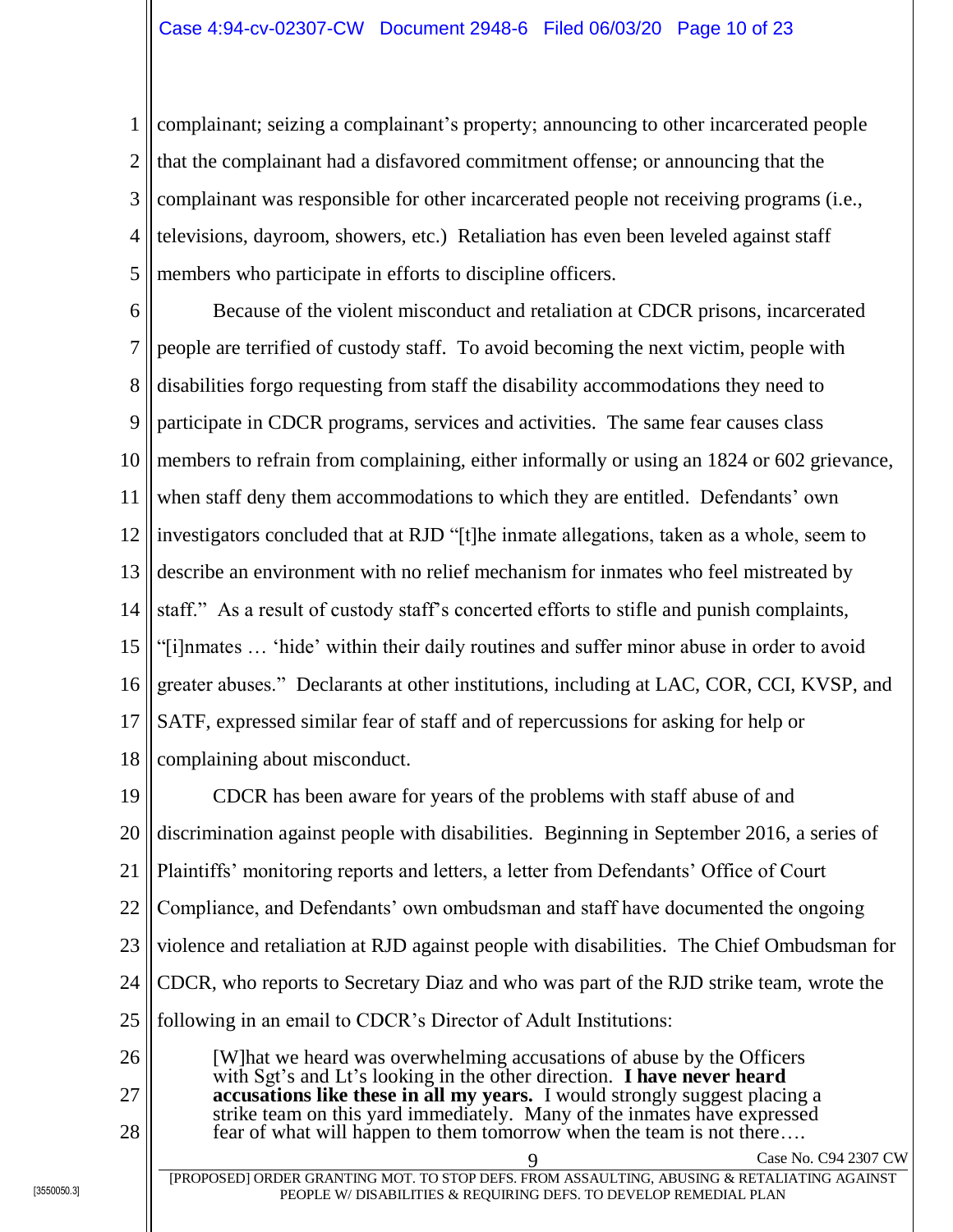|                | Case 4:94-cv-02307-CW  Document 2948-6  Filed 06/03/20  Page 11 of 23                                                                                                                                          |  |  |  |  |  |  |
|----------------|----------------------------------------------------------------------------------------------------------------------------------------------------------------------------------------------------------------|--|--|--|--|--|--|
|                |                                                                                                                                                                                                                |  |  |  |  |  |  |
| 1              | This is a very serious situation and needs immediate attention. If there<br>is any means of installing cameras immediately I would strongly suggest                                                            |  |  |  |  |  |  |
| $\overline{2}$ | it, at least in the blind spots and the back door by the gym. A review of the<br>appeal process, RVR's and staff complaints off that yard also needs to                                                        |  |  |  |  |  |  |
| 3              | take place ASAP. (Emphasis added.)                                                                                                                                                                             |  |  |  |  |  |  |
| 4              | Later in the email chain, the Chief Ombudsman wrote:                                                                                                                                                           |  |  |  |  |  |  |
| 5              | <b>[T]here has been little to no progress since September</b> I am not<br>typically an alarmist, but again, I have never heard such despair,                                                                   |  |  |  |  |  |  |
| 6<br>7         | hopelessness, and fear from inmates and I have been on quite a few of<br>these teams to review and interview inmates. The CIW tour results don't<br>come close to this and CIW was very bad. (Emphasis added.) |  |  |  |  |  |  |
| 8              | The Office of the Inspector General conducted its own review of CDCR's responses                                                                                                                               |  |  |  |  |  |  |
| 9              | to Plaintiffs' advocacy letters and found a "pervasive lack of timely follow through,"                                                                                                                         |  |  |  |  |  |  |
| 10             | including that CDCR "ignored" many allegations, failed to investigate twenty-eight                                                                                                                             |  |  |  |  |  |  |
| 11             | allegations not previously known to CDCR, and failed to refer pertinent information to the                                                                                                                     |  |  |  |  |  |  |
| 12             | Office of Internal Affairs when warranted.                                                                                                                                                                     |  |  |  |  |  |  |
| 13             | Beginning in 2017, in tour reports and letters, Plaintiffs' counsel brought to                                                                                                                                 |  |  |  |  |  |  |
| 14             | Defendants' attention dozens of allegations of serious misconduct at LAC. To date,                                                                                                                             |  |  |  |  |  |  |
| 15             | Defendants do not appear to have adequately investigated the allegations. As far as                                                                                                                            |  |  |  |  |  |  |
| 16             | Plaintiffs' counsel can discern, Defendants also have not made any changes to policy or                                                                                                                        |  |  |  |  |  |  |
| 17             | practice at LAC to attempt to curb the rampant abuses.                                                                                                                                                         |  |  |  |  |  |  |
| 18             | Plaintiffs' counsel have also documented serious abuse and retaliation at HDSP,                                                                                                                                |  |  |  |  |  |  |
| 19             | CCI, KVSP, COR, and the SATF. Moreover, the misconduct identified by Plaintiffs'                                                                                                                               |  |  |  |  |  |  |
| 20             | counsel is very similar to the problems identified by the OIG in its 2015 report regarding                                                                                                                     |  |  |  |  |  |  |
| 21             | HDSP and the 2019 report regarding SVSP.                                                                                                                                                                       |  |  |  |  |  |  |
| 22             | CDCR has provided scant information about its investigations of staff misconduct                                                                                                                               |  |  |  |  |  |  |
| 23             | and its decisions to impose little or no discipline on the officers who have perpetrated the                                                                                                                   |  |  |  |  |  |  |
| 24             | staff misconduct against class members.                                                                                                                                                                        |  |  |  |  |  |  |
| 25             | Those few investigations that resulted in CDCR terminating officers involved video                                                                                                                             |  |  |  |  |  |  |
| 26             | of the incident or a statement from a CDCR employee who witnessed the misconduct.                                                                                                                              |  |  |  |  |  |  |
| 27             | CDCR gives little to no weight to the testimony of incarcerated people who were either                                                                                                                         |  |  |  |  |  |  |
| 28             | victims or witnesses.                                                                                                                                                                                          |  |  |  |  |  |  |
|                | Case No. C94 2307 CW<br><b>IPPOPOSEDI OPDER GRANTING MOT TO STOP DEES</b><br>ARHEIMC & DETAILATING AGAINET                                                                                                     |  |  |  |  |  |  |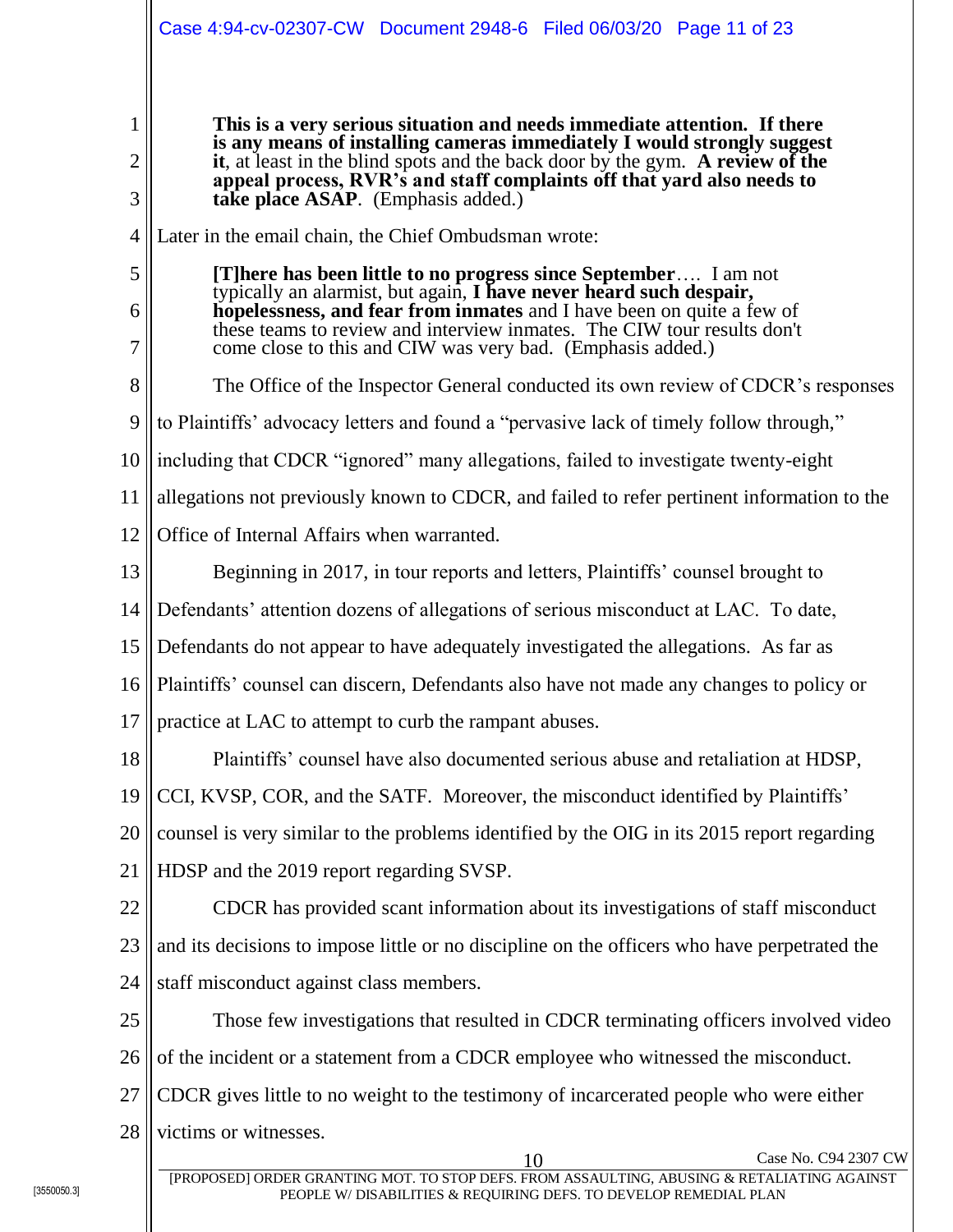1 2 3 4 5 6 7 8 9 10 11 12 Defendants have failed to meet their obligations pursuant to this Court's orders regarding accountability. For example, at RJD, Defendants failed to include on their noncompliance logs at least twelve allegations of staff misconduct (1) that Plaintiffs' counsel raised with Defendants in advocacy letters and tour reports and (2) that are directly related to Defendants' compliance with the ADA, the RA, the ARP, and prior orders of this Court. Defendants also failed to include on the accountability logs incidents documented by their own investigators. Many of the items that Defendants did log were logged many months after Plaintiffs' counsel reported the allegations to Defendants in advocacy letters or tour reports. On the accountability logs for RJD for September 2016 to December 2019, Defendants have confirmed only one allegation of staff misconduct against a class member and have made only two referrals to OIA. The logs for LAC showed similar noncompliance.

13 14 15 16 17 18 19 Contrary to the spirit of the Court's orders regarding accountability and the order aimed at improving monitoring in this case, Defendants have not been transparent with Plaintiffs regarding the serious problems described in Plaintiffs' Motion. The August 2018 joint audit at RJD, conducted as part of those collaborative efforts, served as one of the first moments when CDCR recognized it had a problem with staff misconduct at RJD. Yet CDCR repeatedly failed to share information with Plaintiffs' counsel regarding CDCR's attempts to diagnose and treat the staff misconduct epidemic at RJD and elsewhere.

20 21 22 23 24 25 26 27 28 CDCR's remedial efforts to date have been inadequate and ineffective. CDCR has failed (1) to discipline officers who have engaged in misconduct; (2) to promptly investigate all of the allegations of misconduct about which it was aware; (3) to install cameras in all areas to which incarcerated people have access; and (4) to take any steps to determine whether misconduct was occurring in areas of the prisons other than those described in the declarations from class members or whether its efforts to reduce staff misconduct have been successful. The few efforts CDCR has made primarily involve minor changes in staffing and training. Because CDCR has refused to take the problem seriously, staff misconduct continues to occur at an alarming rate.

Case No. C94 2307 CW

[PROPOSED] ORDER GRANTING MOT. TO STOP DEFS. FROM ASSAULTING, ABUSING & RETALIATING AGAINST PEOPLE W/ DISABILITIES & REQUIRING DEFS. TO DEVELOP REMEDIAL PLAN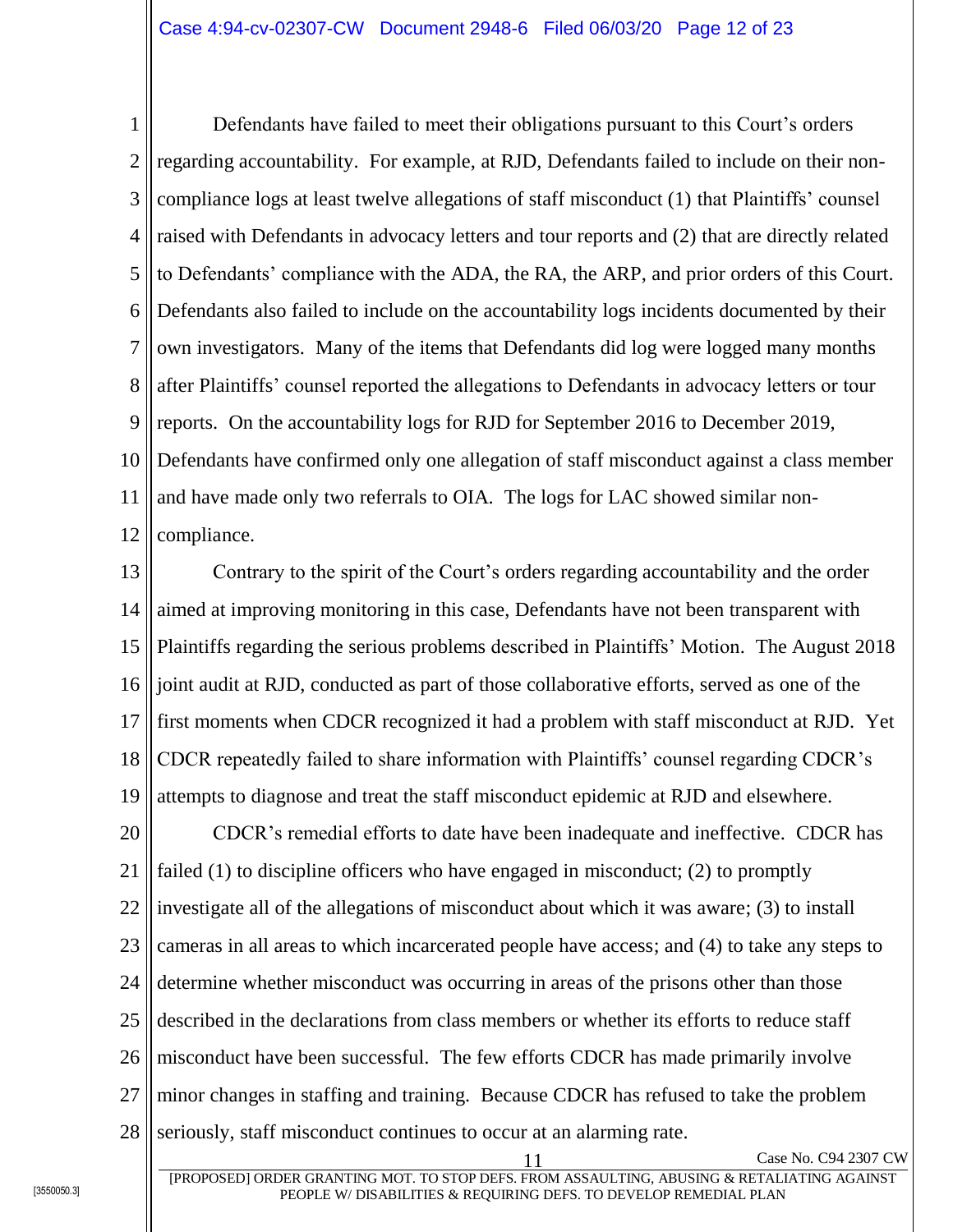1 2 3 4 5 6 7 8 9 10 The rampant misconduct in these prisons occurs, at least in part if not primarily, because of systemic problems with CDCR's existing processes for investigating and disciplining staff who engage in misconduct. At RJD, despite the more than 100 instances of misconduct reflected in the declarations from people with disabilities, CDCR has only disciplined a handful of officers for misconduct in which the victim was an incarcerated person since January 1, 2017. Furthermore, CDCR has terminated only nine officers for misconduct involving an incarcerated person. Notably, all nine instances involved victims who were people with disabilities (eight *Armstrong* class members and one *Coleman* class member), further establishing that the most serious misconduct by officers is focused on people with disabilities.

11 12 13 14 15 16 17 18 19 20 21 22 23 24 25 26 27 28 12 Case No. C94 2307 CW [PROPOSED] ORDER GRANTING MOT. TO STOP DEFS. FROM ASSAULTING, ABUSING & RETALIATING AGAINST Plaintiffs' experts' review of investigation and discipline files showed that CDCR's current investigation system is not resulting in the discipline, including terminations and criminal prosecutions, necessary to hold officers accountable and protect incarcerated people. There are problems at every step of the process: the local inquiries conducted by staff at RJD were incomplete, unprofessional, and profoundly biased against incarcerated complainants and witnesses. The OIA Central Intake Unit ("CIU")—which functions as the gatekeeper for all discipline of CDCR employees—blocked many potentially meritorious complaints against RJD staff from even being investigated by OIA, an issue Plaintiffs have been bringing to CDCR's attention for years. Wardens at RJD—who, like all wardens in CDCR, have the authority to decide whether to find an officer has violated policy and to impose discipline—exercised their discretion poorly and inconsistently. In some cases, the wardens elected not to sustain allegations fully supported by the facts. In others, wardens made inconsistent decisions in finding misconduct and imposing penalties where the allegations of misconduct were substantially similar. The Employee Disciplinary Matrix—which sets forth presumptive penalties for different types of misconduct—is seriously flawed and leads to penalties that are too low for serious misconduct that harms incarcerated people. Staff members accused of serious misconduct were nearly always permitted to remain in positions with control over incarcerated people,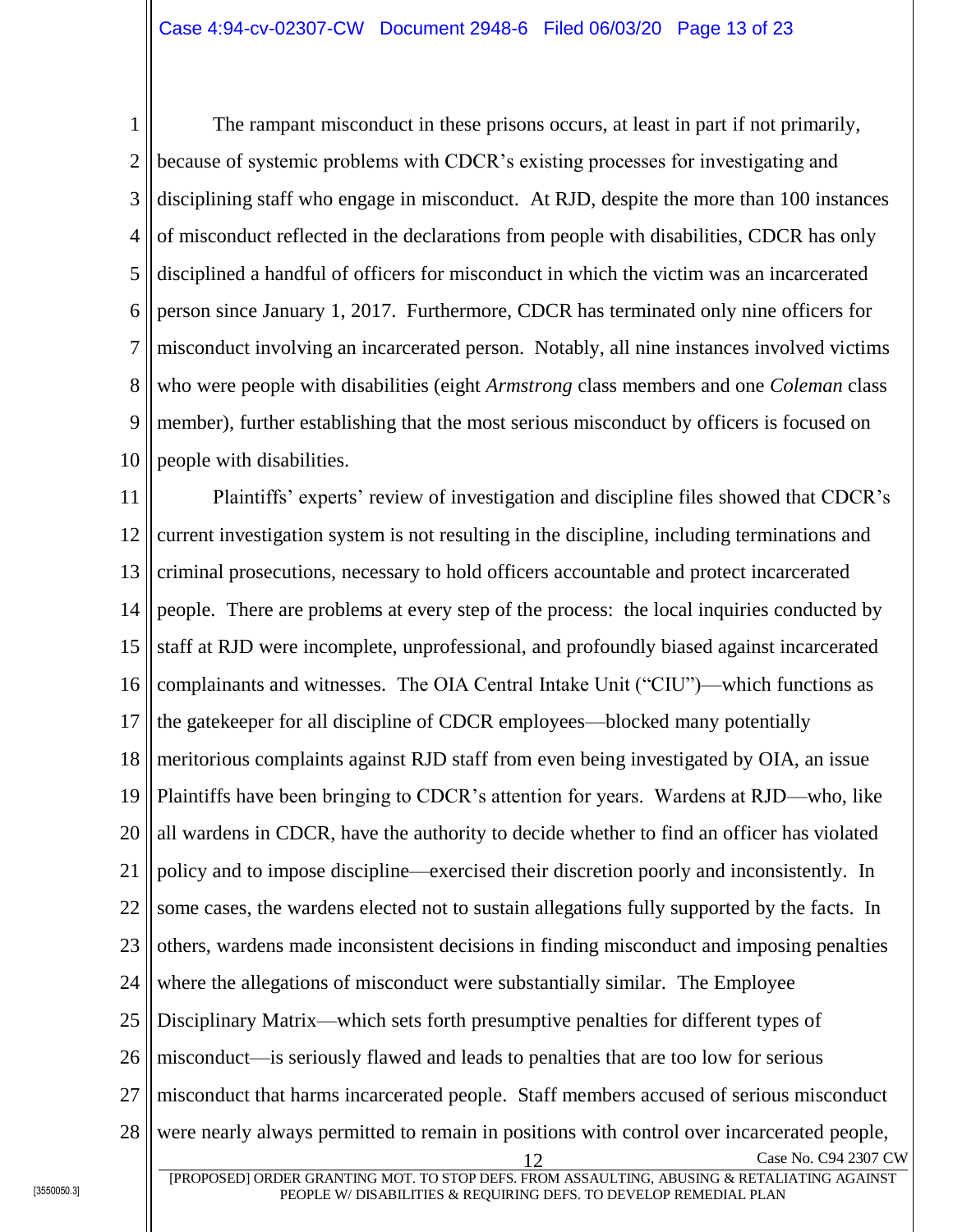1 2 sometimes including their victims, and receive their salaries during the pendency of investigations. Where evidence indicated that officers had engaged in criminal conduct, CDCR rarely referred the cases to local prosecutors.

3

4 5 6 7 8 9 10 CDCR admits that the problems at RJD exist or are very likely to exist throughout the system. The problems that Plaintiffs' expert identified with warden discretion, the OIA Central Intake Panel, and OIA investigations are state-wide in nature. And CDCR and the OIG both previously concluded that problems identified with the inquiry process at SVSP likely were problems throughout the system; there is no reason, therefore, to think that the problems with CDCR's discipline system identified by Plaintiffs' experts at RJD are in any way limited to RJD.

11 12 13 14 15 16 17 18 19 20 CDCR's initiative to create a new group called the Allegation Inquiry Management Section ("AIMS") housed within the Office of Internal Affairs will not solve the existing problems. As it stands, misconduct related to reported uses of force allegations that do not result in serious bodily injury to the incarcerated person have been excised from the new process. AIMS will only conduct inquiries into misconduct if the incarcerated person against whom the misconduct was perpetrated files a formal, written grievance. And without better tools for gathering evidence of staff misconduct, including cameras and better enforcement of reporting requirements for staff, AIMS will suffer from the same problems as the current system, where allegations of staff misconduct are rejected for lack of corroborating evidence and officers go undisciplined and undeterred.

21 22 23 24 CDCR has terminated very few officers for misconduct against incarcerated people. CDCR also has not referred any officers for criminal prosecution related to misconduct against incarcerated people. Furthermore, many of CDCR's investigations into misconduct have been inadequate.

25 26 27 28 Case No. C94 2307 CW [PROPOSED] ORDER GRANTING MOT. TO STOP DEFS. FROM ASSAULTING, ABUSING & RETALIATING AGAINST PEOPLE W/ DISABILITIES & REQUIRING DEFS. TO DEVELOP REMEDIAL PLAN Notwithstanding broad agreement by CDCR's own investigators and administrators, by the OIG, and by Plaintiffs' experts that cameras are critical for deterring misconduct and holding accountable officers who engage in misconduct, CDCR has not added any camera coverage at prisons with reports of violence and abuse. As was the case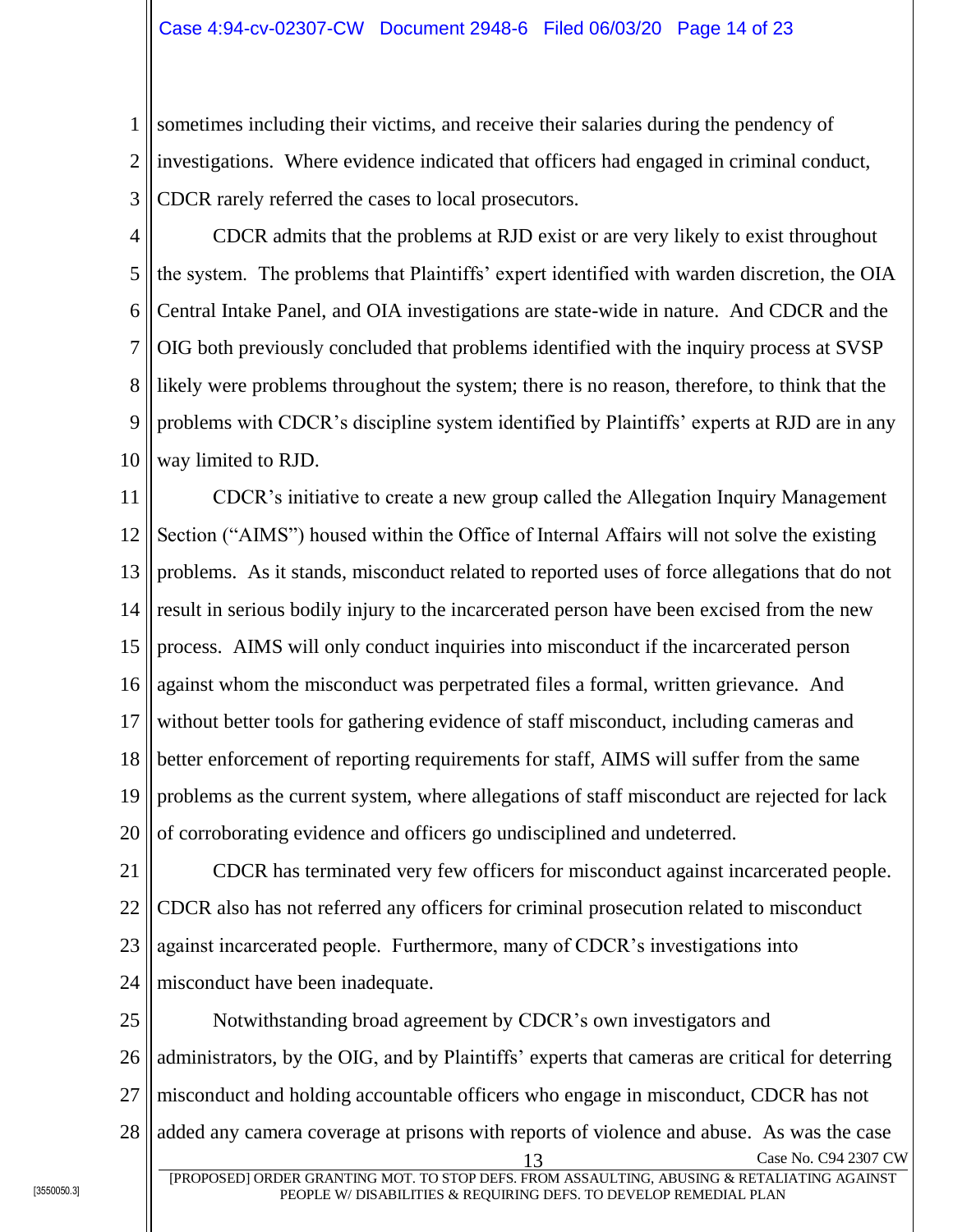1 2 3 4 5 6 7 in December 2018, the vast majority of CDCR prisons have no camera coverage. CDCR has no plans to add an additional surveillance cameras or to require staff to wear body cameras. Defendants have failed to implement other recommendations their own staff made in response to the epidemic of violence and abuse at RJD, including increased supervisory staff, enhanced training, a review to reduce the impact of gangs on Facility C, enforcement of its policy regarding uniforms to deter officer gang activity, or issuance of a corrective action plan.

8 9 10 11 CDCR has little or no information regarding the current scope of problems at its prisons, and no reliable means of collecting and using data as an early warning system to signal if there are problematic officers, locations, or times of day with respect to misconduct.

12 13 14 15 Defendants had years to solve these problems on their own and failed. This crisis requires CDCR to undertake robust and immediate action to address widespread violations of the ADA, RA, the Constitution, and this Court's prior orders, and to end untold human suffering.

16 17 18 19 The widespread and egregious abuse and violence at CDCR prisons documented in Plaintiffs' Motion violate the ADA, the RA, and prior orders of this Court because staff are hurting, permanently injuring and retaliating against people with disabilities because they have disabilities. *See* 42 U.S.C. §§ 12132; *see also* Dkt. 1045, at 9.

20 21 22 23 24 25 26 27 28 Case No. C94 2307 CW The ADA also prohibits any individuals, including public entities, from retaliating against people who exercise their rights under Title II. *See* 42 U.S.C. § 12203(a) ("No person shall discriminate against any individual because such individual has opposed any act or practice made unlawful by this chapter or because such individual made a charge, testified, assisted, or participated in any manner in an investigation, proceeding, or hearing under this chapter."). The evidence is overwhelming that Defendants are allowing systemic attacks on people with disabilities by reason of their disabilities and retaliating against them for exercising their rights under the ADA. This conduct violates the statute and the Court's prior orders. *See* 42 U.S.C. §§ 12132, 12203(a); *Vos v. City of Newport*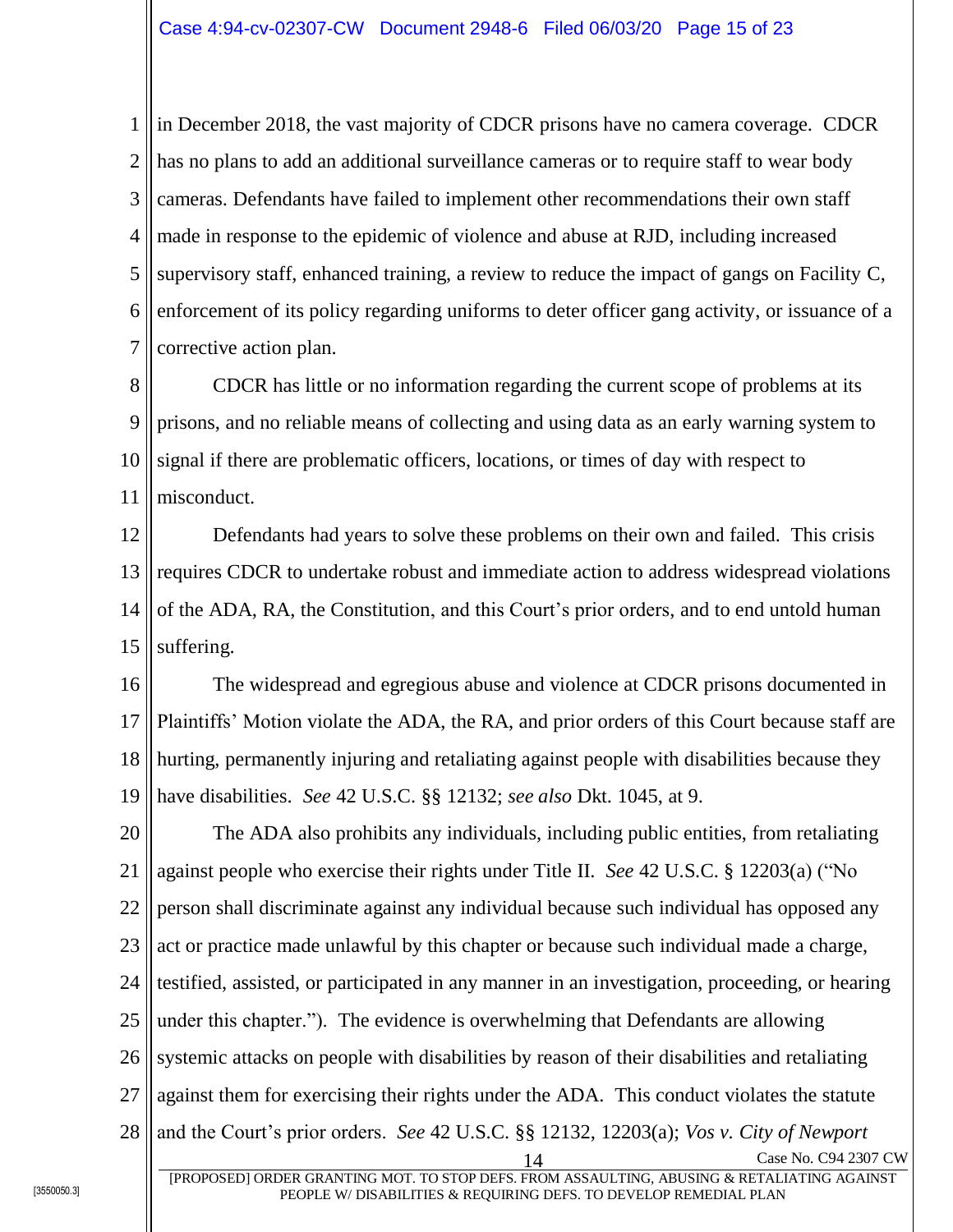1 2 3 *Beach*, 892 F.3d 1024, 1036-38 (9th Cir. 2018) (same); *Sheehan v. City and County of San Francisco*, 743 F.3d 1211, 1232 (9th Cir. 2014), *rev'd in part on other grounds*, 575 U.S. 600 (2015); Dkt. 1045, at 9.

- 4 5 6 7 8 9 10 11 12 13 14 15 16 17 18 19 20 21 22 23 24 25 26 The pervasive violence and retaliation at CDCR prisons have made *Armstrong* class members too afraid to exercise their right under the ADA, RA, ARP, and prior orders of this Court to request and receive reasonable accommodations needed to participate in CDCR programs, services, and activities. *See Updike v. Multnomah Cty.*, 870 F.3d 939, 949 (9th Cir. 2017). The ADA's implementing regulations require that "[a] public entity shall make reasonable modifications in policies, practices, or procedures when the modifications are necessary to avoid discrimination on the basis of disability, unless the public entity can demonstrate that making the modifications would fundamentally alter the nature of the service, program, or activity." 28 C.F.R. § 35.130(b)(7)(i). The Court has ordered CDCR to abide by this requirement. *See* Dkt. 1045 at 9. The Court has also ordered CDCR to provide a special grievance process for incarcerated people to request accommodations. *Id*. The ADA also includes a broad anti-interference provision which makes it unlawful to coerce, intimidate, threaten, or interfere with any individual in the exercise or enjoyment of, or on account of his or her having exercised or enjoyed, or on account of his or her having aided or encouraged any other individual in the exercise or enjoyment of, any right granted or protected by [Chapter 126, which includes Title II]. 42 U.S.C. § 12203(b). This provision prohibits not only retaliation against people who expressly exercise their rights under the ADA, but also conduct that has a chilling effect on others' exercise of their ADA rights. *See Brown v. City of Tucson*, 336 F.3d 1181 (9th Cir. 2003); *EEOC v. Day & Zimmerman NPS, Inc.*, 265 F. Supp. 3d 179 (D. Conn. 2017). People with disabilities are so afraid of becoming the next victim of staff misconduct at CDCR prisons that they refrain from requesting accommodations they require to participate in CDCR programs, services, and activities. Defendants, by
- 27 tolerating such an environment, are preventing a prompt and equitable grievance procedure
- 28 and interfering with Plaintiffs' ADA rights, all in violation of 42 U.S.C. § 12203(b), 28

Case No. C94 2307 CW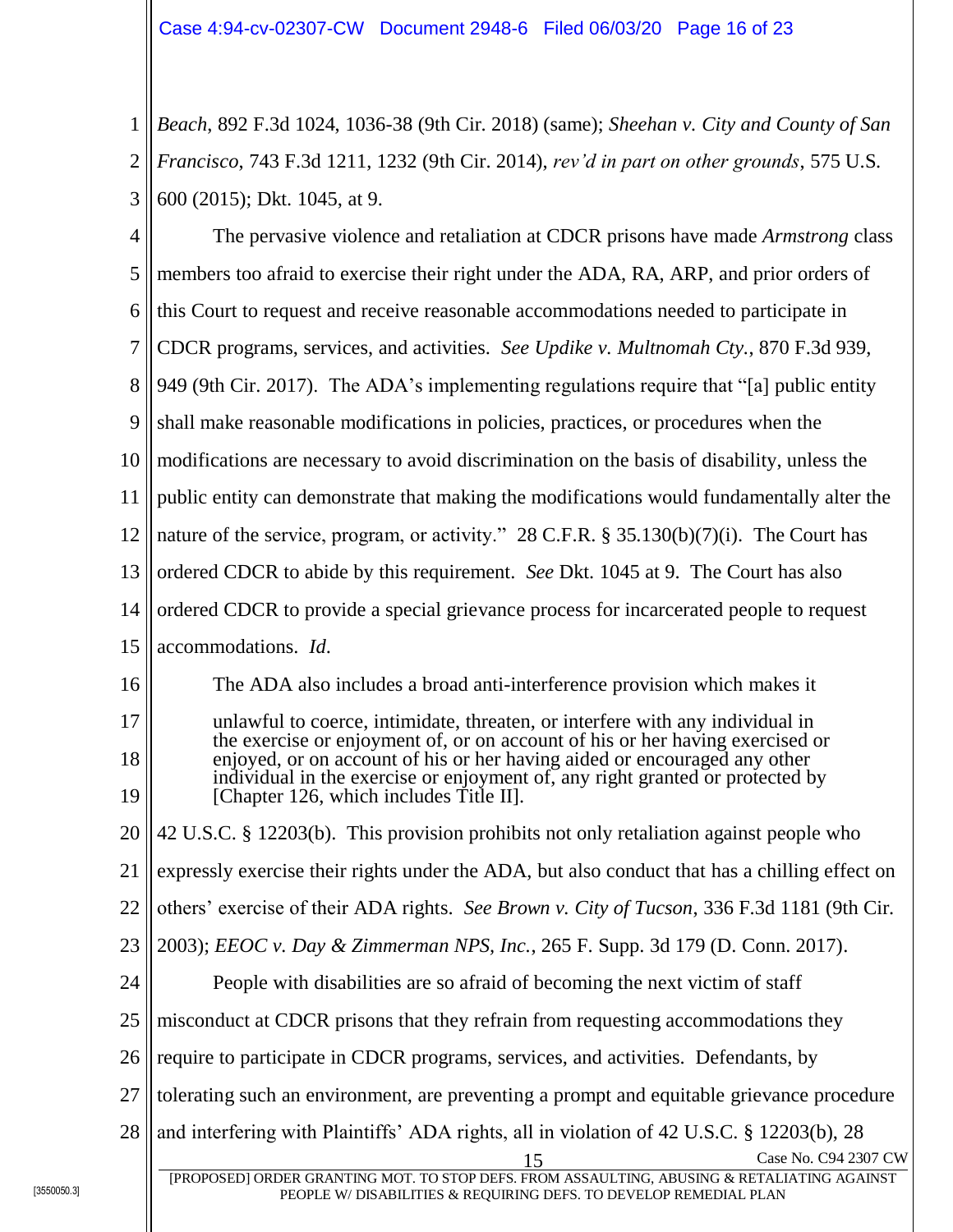1 C.F.R. § 35.130(b)(7)(i), 28 C.F.R. § 35.107(b), and the Court's 2007 Injunction.

2 3 4 5 6 7 8 9 10 11 Defendants are also in violation of this Court's Modified Injunction, Dkt. 2462, regarding accountability. Defendants have failed to log and investigate many allegations of non-compliance related to staff violence and abuse of people with disabilities. Defendants have also failed to comply with the requirement that allegations of noncompliance be logged within ten business days of Defendants' discovery of the allegation. Defendants' violations of this Court's Modified Injunction have prevented them from having a complete record of searchable allegations by officer and allegation type. A complete accountability log would also have allowed CDCR to impose progressive discipline and to engage the OIA more thoroughly in stopping the officer misconduct, including through criminal referrals.

12 13 14 15 16 17 CDCR's inability to put an end to the violence, abuse and retaliation at RJD has vitiated the Court's Accountability Order and undermined joint monitoring. For the accountability remedies to work, Defendants must have mechanisms for self-monitoring non-compliance. Because *Armstrong* class members are too afraid to complain when staff violate their rights, CDCR has lost the central means for discovering, logging, and investigating non-compliance and ultimately appropriately disciplining officers.

18 19 20 21 22 23 24 25 26 27 28 Case No. C94 2307 CW CDCR's action and inaction not only violate the ADA, RA, and this Courts' prior orders, but also the Eighth and Fourteenth Amendments to the United States Constitution, further empowering this Court to order relief here. Officers' harassment, retaliation, and use of egregious violence against incarcerated people, along with prison officials' intransigence and willful lack of responsiveness in the face of pervasive and systemic abuse of class members, demonstrate CDCR staff members' malicious and sadistic, let alone deliberately indifferent, attitude toward incarcerated people. *See Farmer v. Brennan*, 511 U.S. 825, 833 (1994); *Hudson v. McMillian*, 503 U.S. 1, 5-6 (1992); *Chess v. Dovey*, 790 F.3d 961, 972-73 (9th Cir. 2015); *Hoptowit v. Spellman*, 753 F.2d 779, 784 (9th Cir. 1985). By failing to keep incarcerated people safe from staff abuse, CDCR also has directly impeded class members' basic Fourteenth Amendment Due Process rights,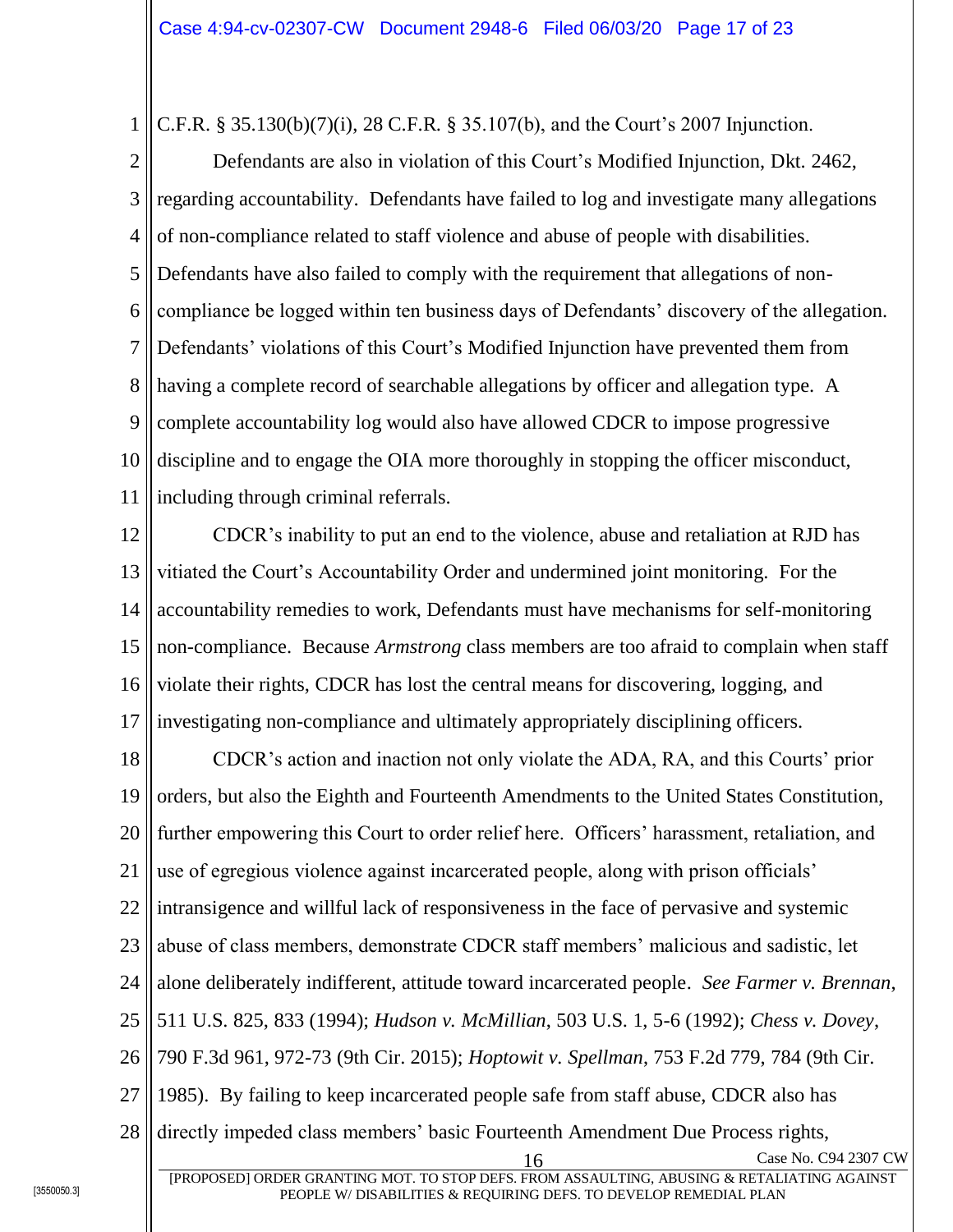## Case 4:94-cv-02307-CW Document 2948-6 Filed 06/03/20 Page 18 of 23

1 2 3 including, for example, their abilities to have fair hearings regarding RVRs and to prepare for Board of Parole Hearings without false RVRs leveled against them. *See, e.g.*, *Wolff v. McDonnell*, 418 U.S. 539, 563-67 (1974).

4 5 6 7 8 In order to remedy the ongoing harm to *Armstrong* class members, to ensure that Defendants meet their obligations under the ADA, RA, prior Court orders, and the United States Constitution, and to enforce the 2007 Injunction and the orders regarding accountability, and based on the entire record in this action, the Court hereby ORDERS the following relief:

9 10 11 1. Within thirty days of this Order, Defendants shall develop a plan for stopping violence, abuse and retaliation against *Armstrong* class members that includes, at a minimum, the following elements:

12 13 14 15 16 17 (a) **Cameras** – Within ninety days, CDCR must purchase, install, and make operational fixed surveillance cameras at RJD, LAC, CCI, CIW, KVSP, COR, SVSP, and SATF (the "prisons"). The surveillance cameras must have both video and audio capability and cover all areas of the prisons in which incarcerated people have access, including, but not limited to, all exercise yards, housing units, sally-ports, dining halls, program areas, medical buildings, and gyms.

18 19 Within one-hundred-and-eighty days, CDCR must purchase and require the use of body-worn cameras for all correctional officers at the prisons.

20 21 22 23 24 25 26 Within ninety days of the deployment of each type of camera, CDCR must adopt policies and procedures regarding the use of camera footage, including requirements that all footage be retained for a minimum of ninety days, that footage of use of force and other triggering events (staff complaints, self-harm, medical emergencies, RVRs, etc.) be retained indefinitely, and that footage, when available, be reviewed and considered as part of the consideration of the incident. CDCR must also train staff at the prisons regarding how and when to request that footage be retained and reviewed.

27

## (b) **Reforms to Staff Complaint, Investigation, and Discipline Process**

28 Case No. C94 2307 CW – CDCR must develop a plan to reform the staff complaint, investigation, and discipline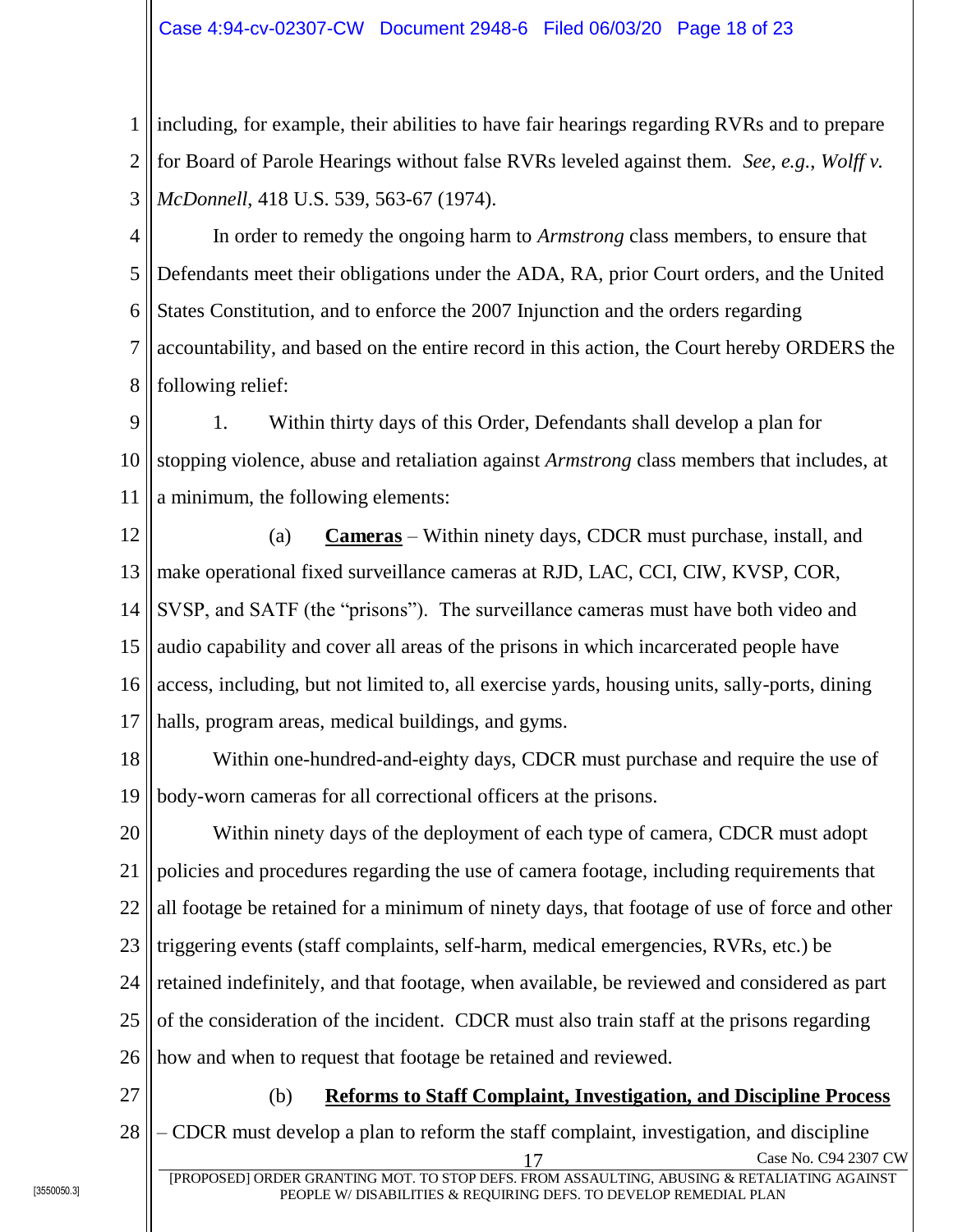1 2 3 4 5 6 7 8 process to ensure (1) that CDCR completes unbiased, comprehensive investigations into all allegations of staff misconduct in which the victim was an *Armstrong* class member, (2) that CDCR imposes appropriate and consistent discipline against employees who engage in misconduct against *Armstrong* class members, and (3) that employees who engage in criminal misconduct against *Armstrong* class members are appropriately investigated and, if warranted, referred for prosecution ("Investigation and Discipline Plan"). CDCR's plan must also ensure that officers accused of serious misconduct are reassigned so they cannot further harm their victims.

9 10 11 12 13 14 15 16 17 18 19 20 21 22 (c) **Third-Party Expert Monitoring of Defendants' Investigation and Discipline Plan** – The Court shall appoint an expert pursuant to Federal Rule of Evidence 706 to monitor Defendants' implementation of their Investigation and Discipline Plan. The Court's Expert shall have access to all documents—including, but not limited to grievances, incident reports, documents from staff misconduct inquiries, documents from Institutional Executive Review Committee inquiries in which the person alleges excessive use of force or other staff misconduct, 989 forms and all supporting documents, responses of the Central Intake Unit of OIA to 989 forms, OIA investigation files, investigation reports produced by the OIA and all supporting documents, 402 and 403 forms issued by the hiring authority, notices of adverse action, and *Skelly* and State Personnel Board Documents—necessary to complete the monitoring. The Court's Expert shall issue quarterly reports regarding Defendants' implementation of the Investigation and Discipline Plan. Prior to the issuance of each quarterly report, the parties and the Court's Expert shall meet and confer regarding the Court Expert's findings for the quarter.

23 24 25 26 27 28 Case No. C94 2307 CW [PROPOSED] ORDER GRANTING MOT. TO STOP DEFS. FROM ASSAULTING, ABUSING & RETALIATING AGAINST (d) **Information Sharing with Plaintiffs' Counsel** – CDCR must produce to Plaintiffs' counsel and the Court's Expert all documents related to staff complaints and employee discipline at the prisons in which the alleged victim is an *Armstrong* class member, including, but not limited to grievances, incident reports, documents from staff misconduct inquiries, documents from Institutional Executive Review Committee inquiries in which the person alleges excessive use of force or other

PEOPLE W/ DISABILITIES & REQUIRING DEFS. TO DEVELOP REMEDIAL PLAN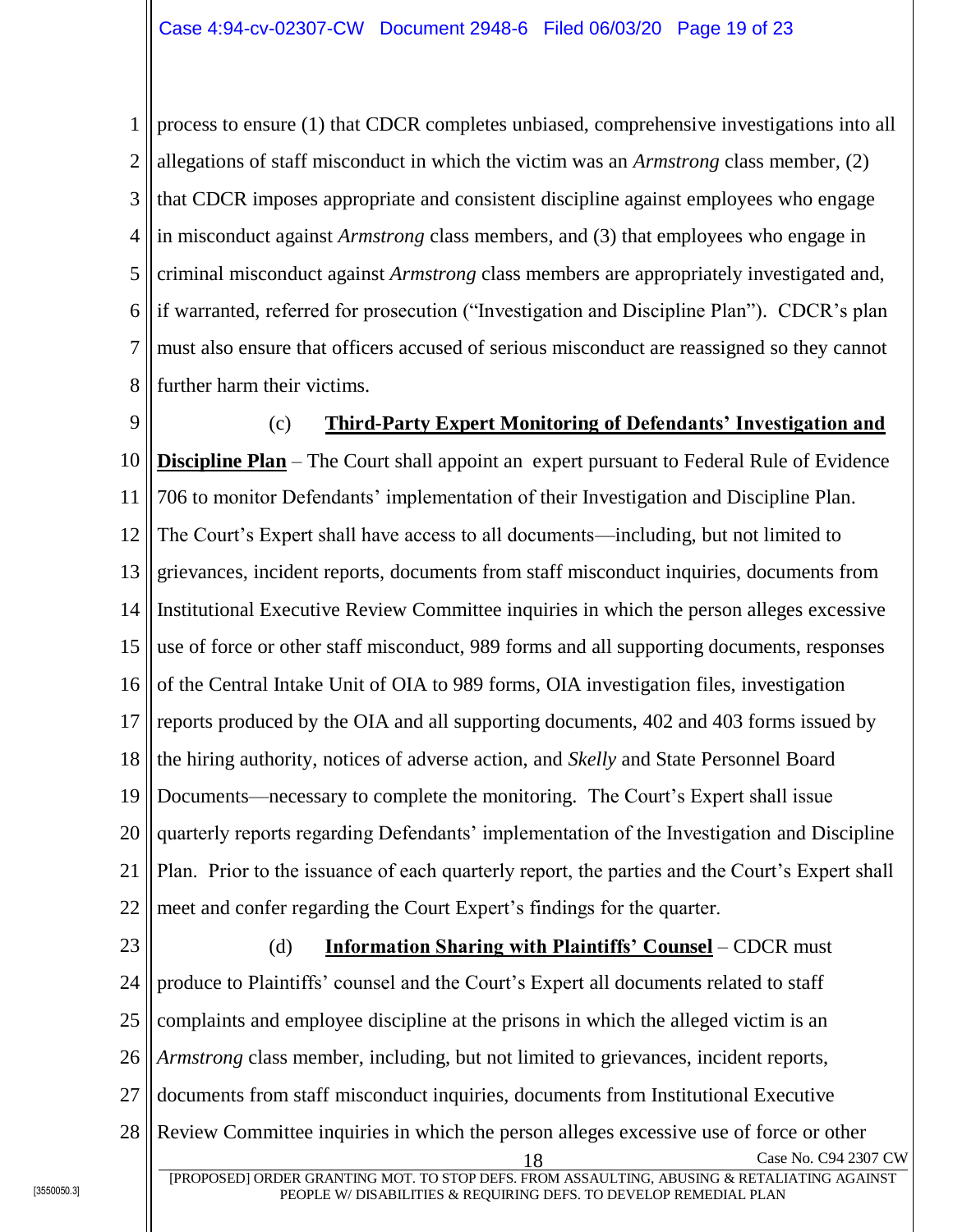1 2 3 4 5 6 7 staff misconduct, 989 forms and all supporting documents, responses of the Central Intake Unit of OIA to 989 forms, OIA investigation files, investigation reports produced by the OIA and all supporting documents, 402 and 403 forms issued by the hiring authority, notices of adverse action, and *Skelly* and State Personnel Board Documents. CDCR must also provide Plaintiffs' counsel with monthly, written updates regarding progress on the elements of its plan to stop staff misconduct, including data regarding staff complaints and use of force.

8 9 10 11 12 13 14 15 16 17 18 19 20 (e) **Data Collection and Early Warning System** – CDCR must immediately develop an effective, electronic system to track all incidents at the prisons, including use of force, staff misconduct complaints, fights between incarcerated people, rule violations, injuries suffered by incarcerated people, suicide attempts, cell extractions, medical emergencies, found contraband, vandalism, escapes and escape attempts, and fires by date, time, location, staff involved, incarcerated people involved, and whether the incarcerated people are *Armstrong* class members. The tracking system should include data from CDCR's Electronic Health Record regarding use of force injuries and fatalities and injuries and fatalities that are not consistent with the victim's health or age or the information provided. CDCR should work with the Receiver in *Plata v. Newsom*, No. 4:01-cv-01351 (N.D. Cal) and the Special Master in *Coleman v. Newsom*, Case No. 2:90 cv-00520-KJM-DB (E.D. Cal.), through the coordination process to ensure medical tracking is robust and health care workers feel safe.

21 22 23 24 (f) **Staffing** – CDCR must significantly increase supervisory staff on all watches on all yards at the prisons. CDCR must create non-uniformed positions in each housing unit fully empowered to supervise correctional staff in those units, with a focus on improving the relationships between uniformed staff and incarcerated people.

25 26 27 28 (g) **Training** – CDCR must develop and implement Human Rights, deescalation, and cultural training for all custody, mental health, and medical staff to include discussion of reporting requirements, whistleblowing, non-retaliation, and treatment of incarcerated people as patients.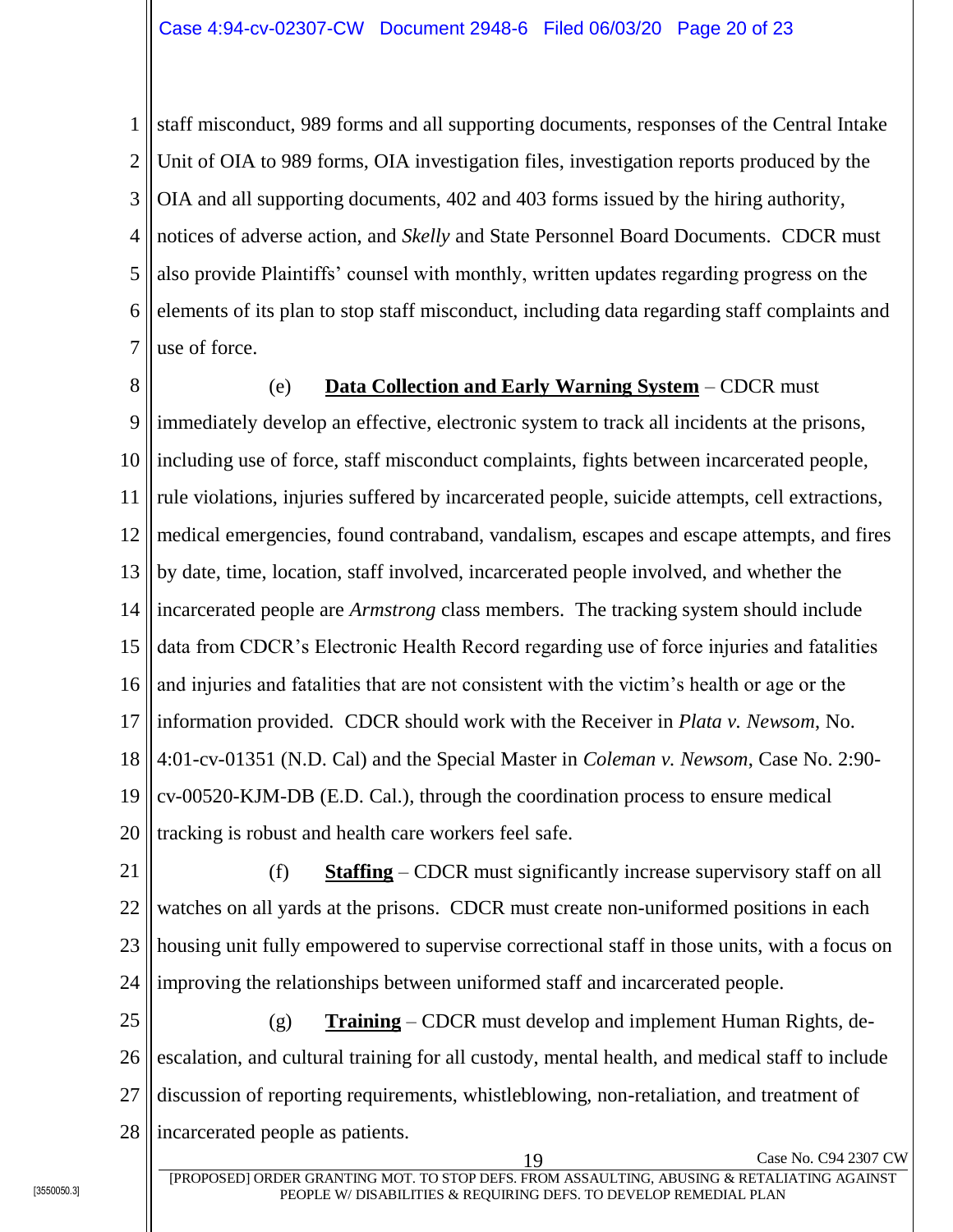1 2 3 4 5 6 (h) **Oversight** – CDCR headquarters must exercise oversight over all staff complaints, use of force reviews, and related staff disciplinary proceedings at the prisons in which an employee is accused of engaging in misconduct against an incarcerated person. CDCR must conduct quarterly interviews of randomly-selected incarcerated people at the prisons using the methodology and interview questionnaire utilized by the December 2018 investigators.

7 8 (i) **Anti-Retaliation** – CDCR must put an end to retaliation against class members and staff who report staff misconduct and must ensure complainants' safety.

9 10 11 12 13 14 15 16 17 18 (j) **Other Remedies** – CDCR must create a policy requiring that all pepper spray canisters be weighed before and after use. CDCR must review and reconsider all RVRs discussed in the declarations of incarcerated people filed in support of this Motion to determine if the charges were false and whether the individuals were afforded due process. CDCR must create a policy requiring monitoring, for a period of ninety days following a person filing a staff complaint, of the person's conduct and treatment to ensure staff are not engaging in retaliation. CDCR must create policies requiring that staff collect the names of all staff and incarcerated person witnesses to all uses of force and that medical staff document fully and report suspicious injuries to incarcerated people.

19 20 21 22 23 24 25 26 (k) **Other Prisons** – CDCR must explain whether additional prisons should adopt the remedies listed here based on such factors as violence against vulnerable people with disabilities, number of homicides and suicides, number of complaints, presence of contraband, prevalence of overdoses and other similar factors, and if not, why not. CDCR cannot wait years to address abuse of and retaliation against people with disabilities when it knows this conduct is occurring. The remedies developed here to address this unfortunately prevalent conduct should be extended across the prison system as soon as possible.

27 28 20 Case No. C94 2307 CW (l) **Suspension of State Law** – If any provisions of state law interfere with CDCR's ability to enact remedies necessary to remedy the violations of the ADA,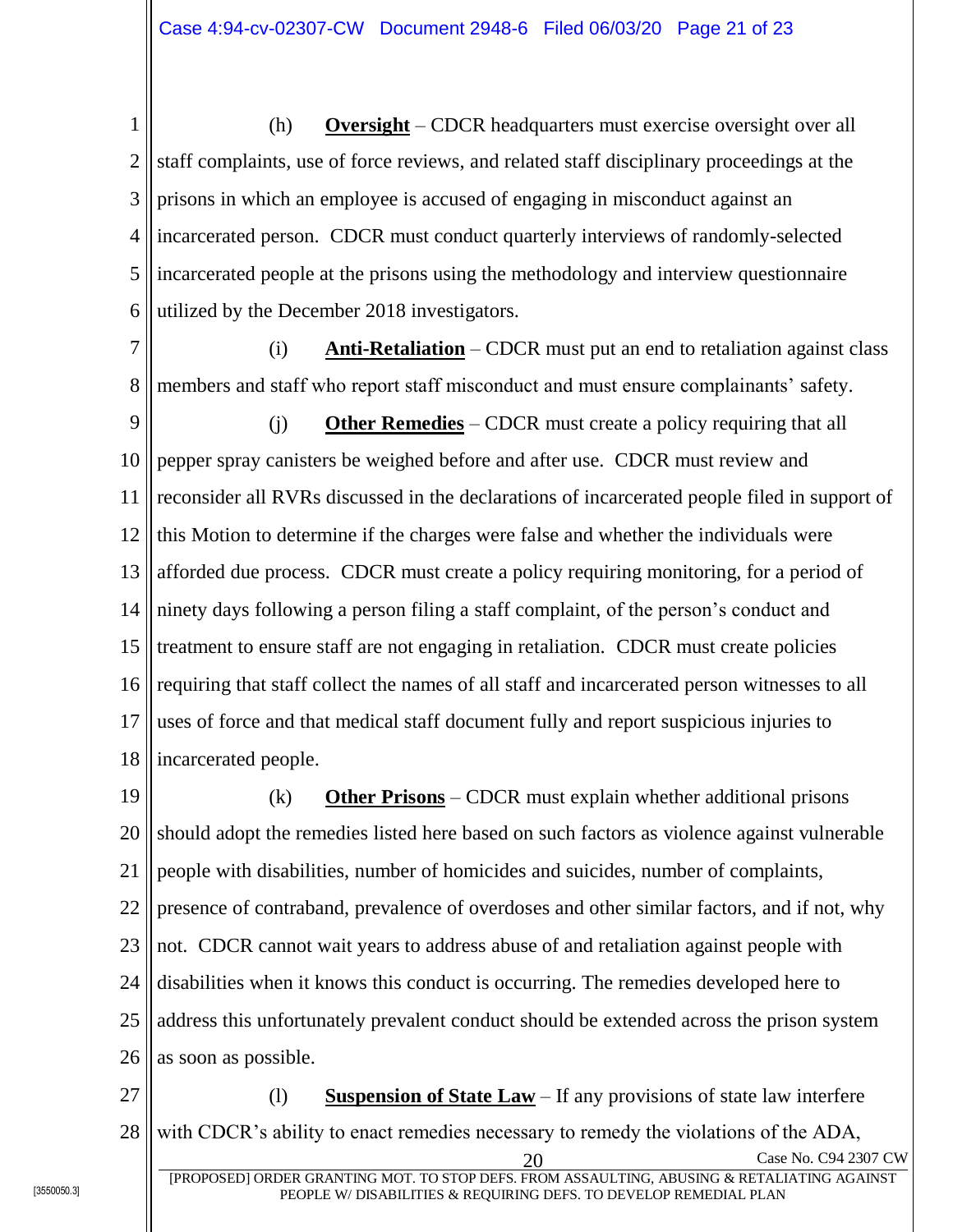1 2 RA, ARP, the Constitution, and orders of this Court, CDCR must request a court order suspending those provisions if necessary to achieve these purposes.

- 3 4 5 6 7 8 9 10 11 12 2. Within forty-five days of this Order, after reviewing comments from Plaintiffs' counsel, Defendants shall issue the plan in final form and implement its provisions forthwith. Defendants must present drafts of all plans, policies, and procedures developed pursuant to this Order to Plaintiffs' counsel at least fifteen days in advance of the deadlines. Both parties must make all possible efforts to resolve any disagreements as to their adequacy. Defendants shall ensure that staff with sufficient authority to amend and approve procedures attend all meet-and-confer sessions. In the event that disagreements cannot be resolved, Defendants shall implement the procedures as written on the date ordered and Plaintiffs' counsel shall file objections with the Court. The Court will rule on the objections and issue orders and amended procedures as necessary.
- 13 14 15 16 17 18 19 20 21 3. If Defendants fail to develop a plan within 45 days to address staff misconduct against persons with disabilities which includes the above provisions, Defendants will be required to begin the transfer out of the prisons of any *Armstrong* class member who wishes to transfer, and the closure of the prisons to intake of *Armstrong* class members, until such time as a plan is developed. Once a plan is adopted and benchmarks for compliance with the plan are agreed on, if Defendants fail to meet the benchmarks, Plaintiffs' counsel can move the Court to initiate the transfer out of the prisons of any *Armstrong* class member who wishes to transfer, and the closure of the prisons to intake of *Armstrong* class members, until such time as Defendants begin to follow their plan.

22 23 24 25 26 27 4. These remedies are all consistent with the Prison Litigation Reform Act's requirement that the Court's orders be narrowly drawn, extend no further than necessary to correct the violation of a federal right, and be the least intrusive means necessary to correct the violation. *See* 18 U.S.C. § 3626(a)(1)(A). Anything short of these remedies will not put an end to Defendants' ongoing and pervasive violation of *Armstrong* class members'  $1/$ 

28 / / /